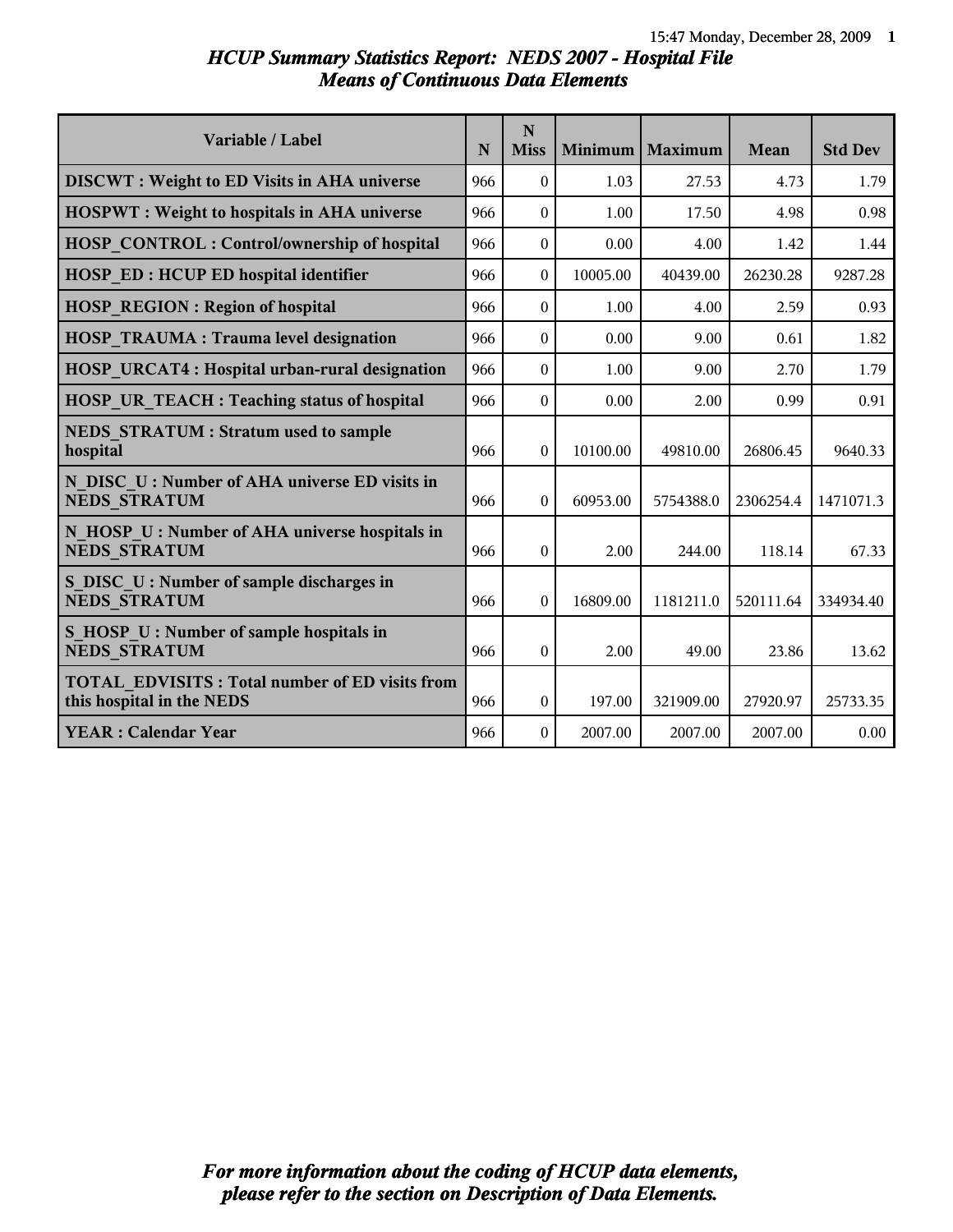# *HCUP Summary Statistics Report: NEDS 2007 - Hospital File Frequency Distribution for DISCWT*

|           | <b>DISCWT</b>   Frequency   Percent |        |
|-----------|-------------------------------------|--------|
| Non-blank | 966                                 | 100.00 |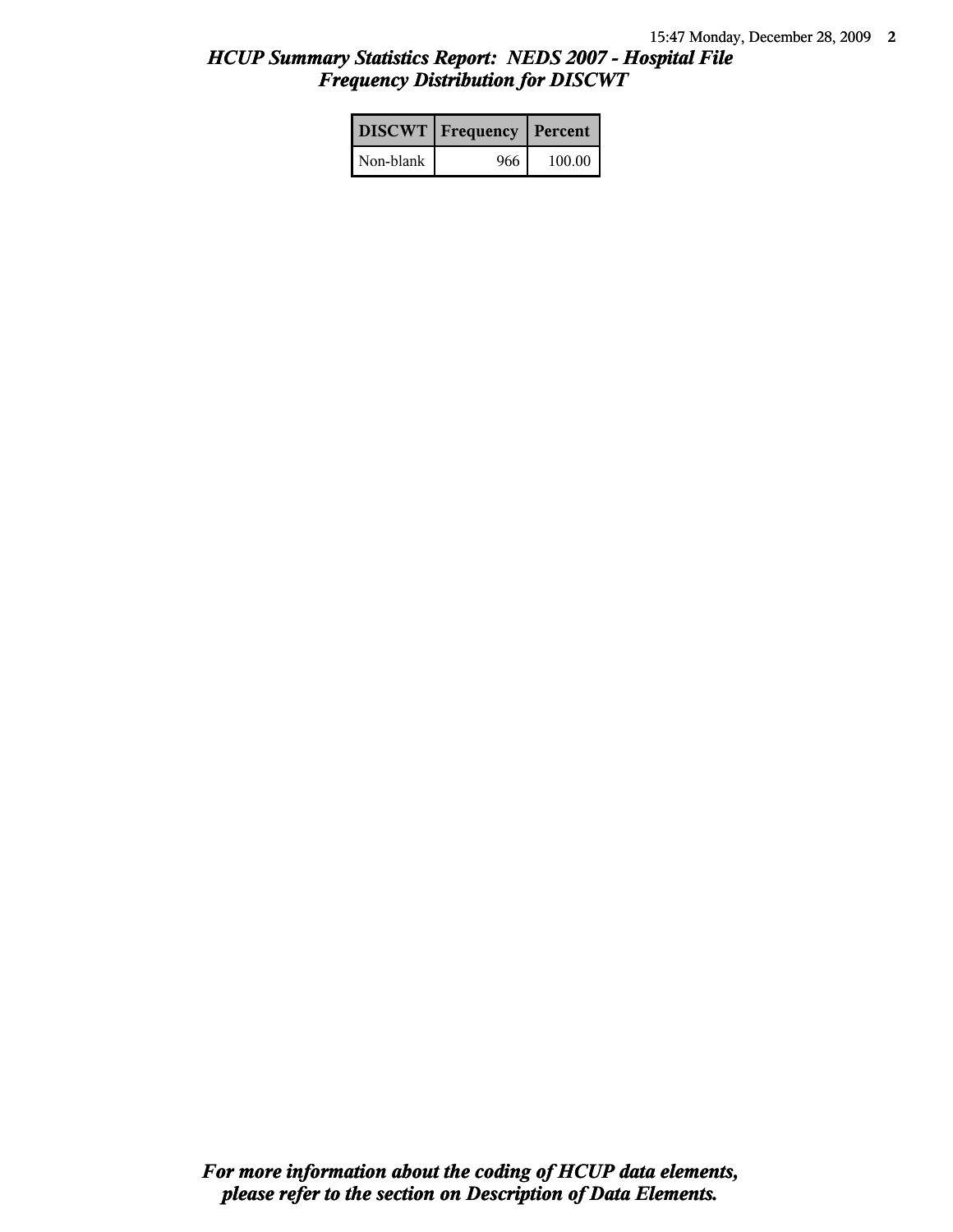# *HCUP Summary Statistics Report: NEDS 2007 - Hospital File Frequency Distribution for HOSPWT*

|           | <b>HOSPWT</b>   Frequency   Percent |        |
|-----------|-------------------------------------|--------|
| Non-blank | 966                                 | 100.00 |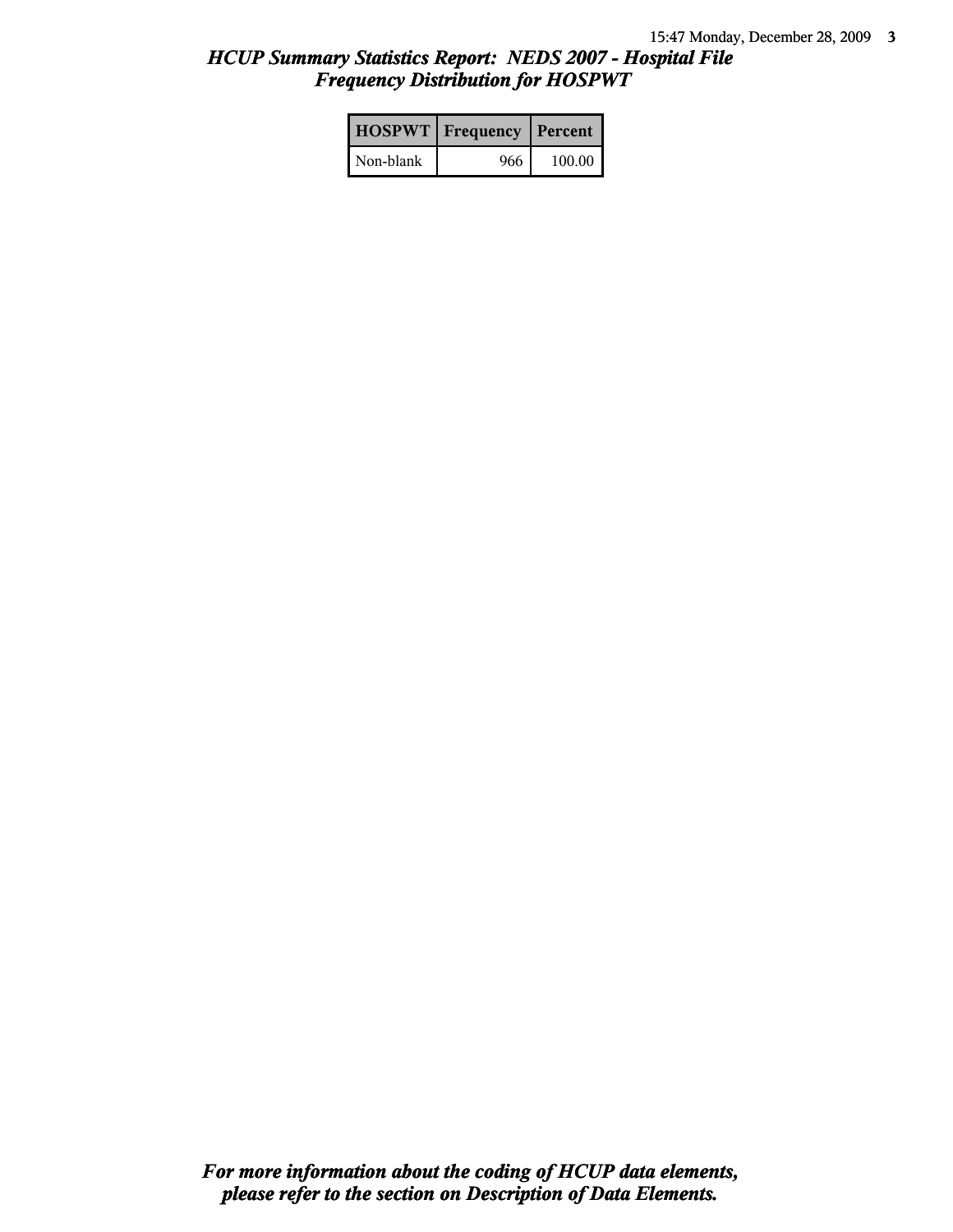# *HCUP Summary Statistics Report: NEDS 2007 - Hospital File Frequency Distribution for HOSP\_CONTROL*

| <b>HOSP CONTROL</b>                           | Frequency | Percent        |
|-----------------------------------------------|-----------|----------------|
| 0: Government or private (collapsed category) | 382       | 39.54          |
| 1: Government, non-federal (public)           | 172       | 17.81          |
| 2: Private, not-for-profit (voluntary)        | 161       | 16.67          |
| 3: Private, investor-owned (proprietary)      | 128       | 13.25          |
| 4: Private (collapsed category)               | 123       | $12.7^{\circ}$ |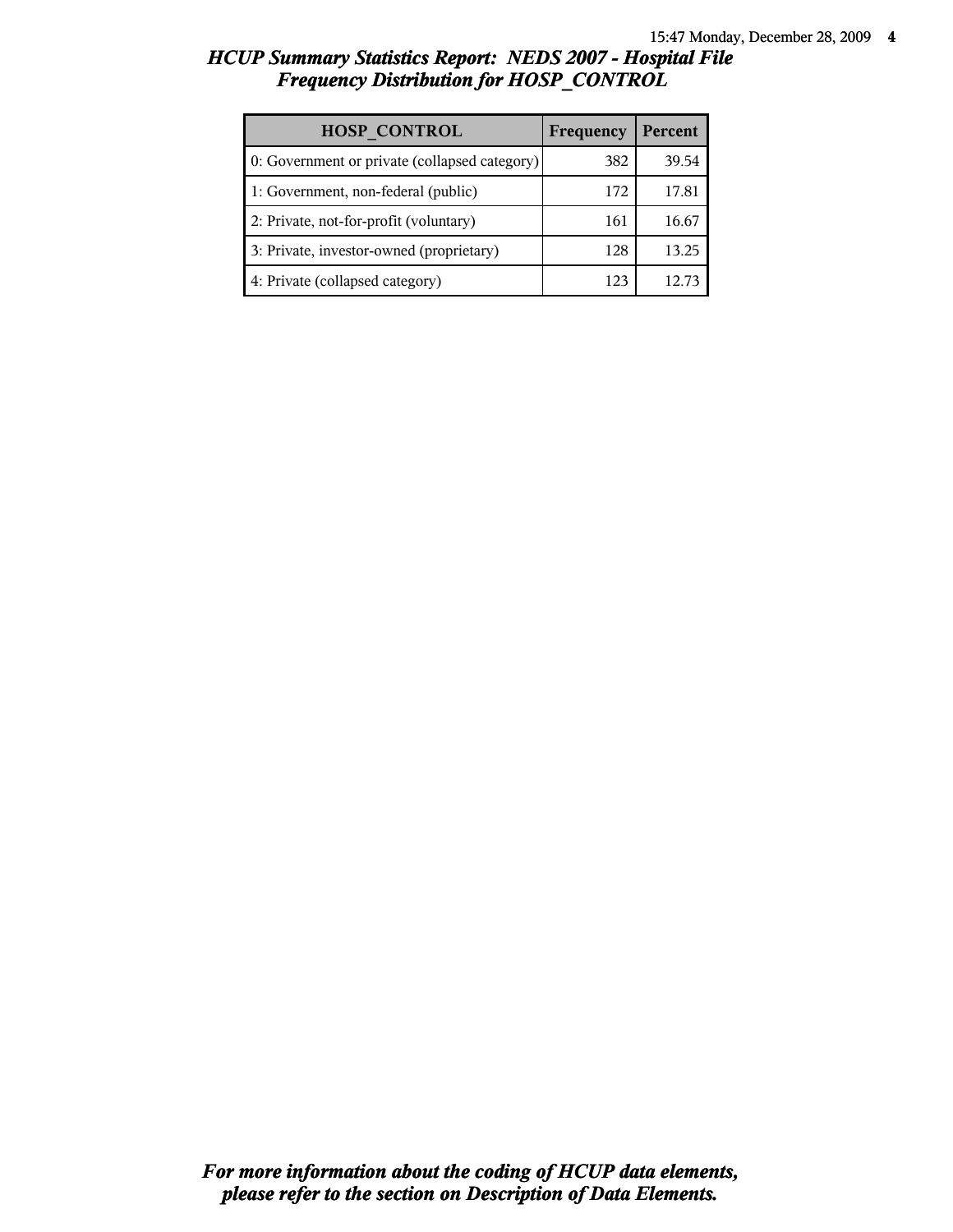# *HCUP Summary Statistics Report: NEDS 2007 - Hospital File Frequency Distribution for HOSP\_ED*

|           | <b>HOSP ED   Frequency   Percent  </b> |        |
|-----------|----------------------------------------|--------|
| Non-blank | 966                                    | 100.00 |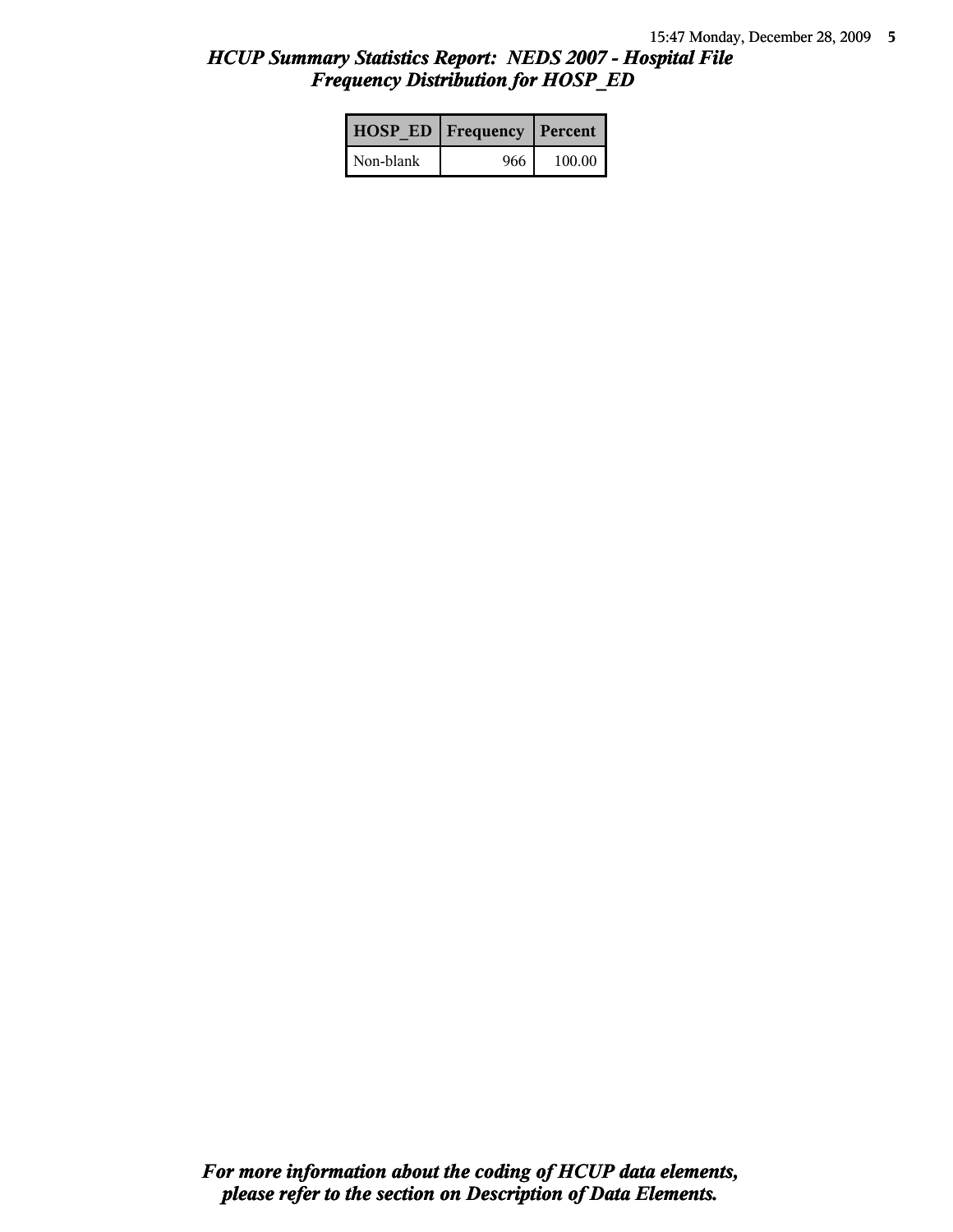# *HCUP Summary Statistics Report: NEDS 2007 - Hospital File Frequency Distribution for HOSP\_REGION*

| <b>HOSP REGION</b> | Frequency | Percent |
|--------------------|-----------|---------|
| 1: Northeast       | 135       | 13.98   |
| 2: Midwest         | 292       | 30.23   |
| 3: South           | 372       | 38.51   |
| 4: West            | 167       | 17.29   |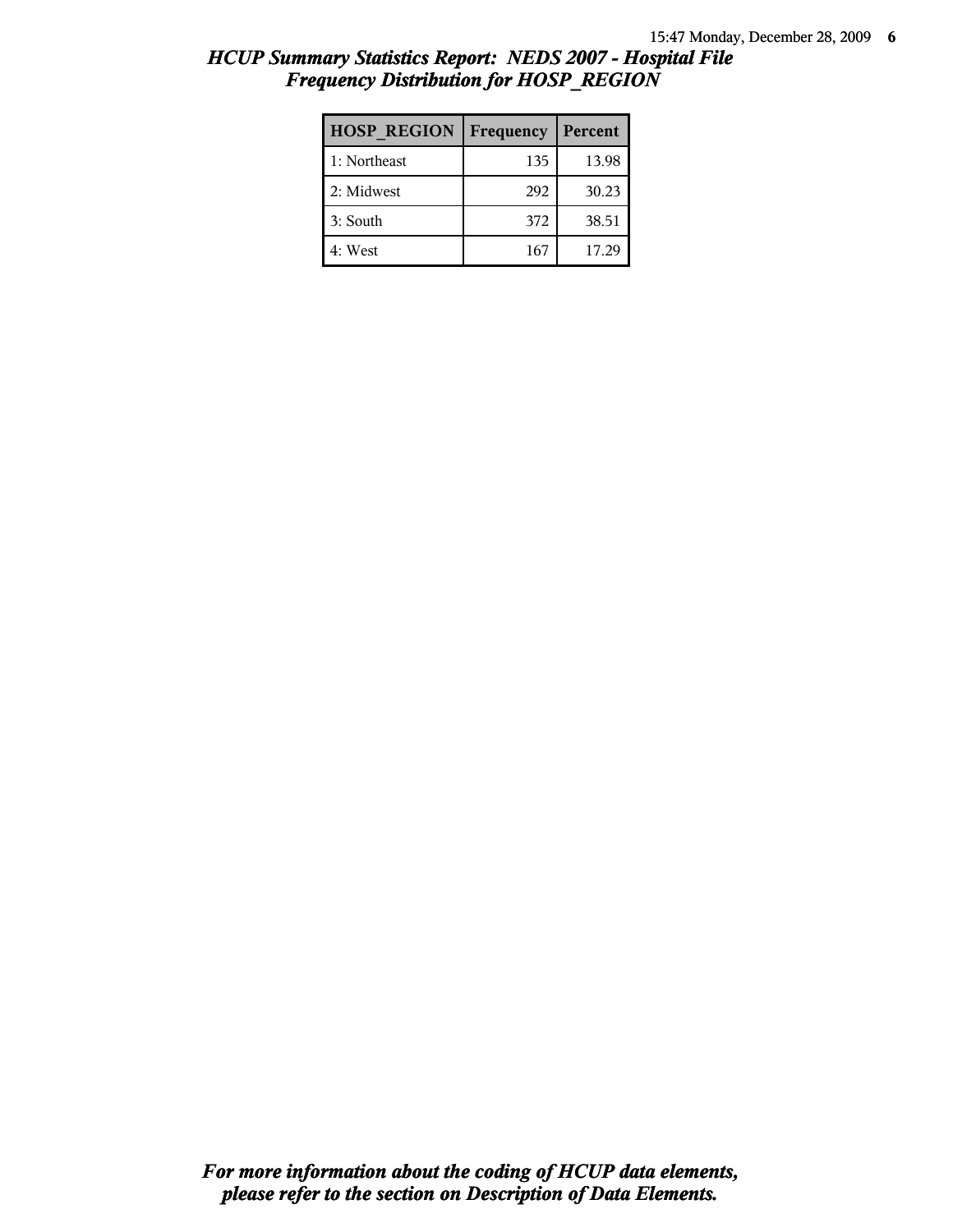# *HCUP Summary Statistics Report: NEDS 2007 - Hospital File Frequency Distribution for HOSP\_TRAUMA*

| <b>HOSP TRAUMA</b>               | Frequency | Percent |
|----------------------------------|-----------|---------|
| 0: Non-trauma center             | 810       | 83.85   |
| 1: Trauma center level 1         | 35        | 3.62    |
| 2: Trauma center level 2         | 28        | 2.90    |
| 3: Trauma center level 3         | 52        | 5.38    |
| 8: Trauma center level 1 or 2    | 23        | 2.38    |
| 9: Trauma center level 1, 2 or 3 | 18        | 1.86    |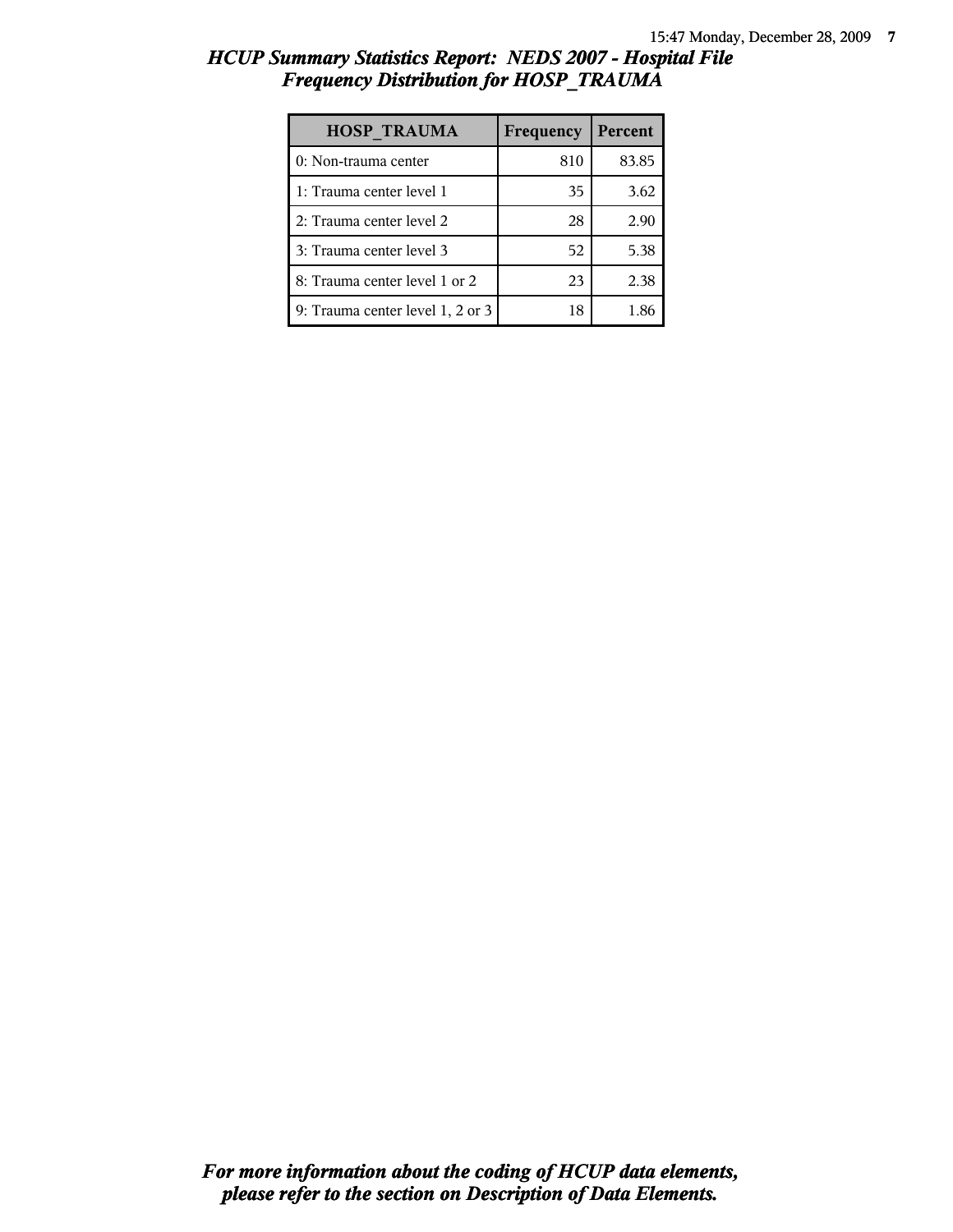# *HCUP Summary Statistics Report: NEDS 2007 - Hospital File Frequency Distribution for HOSP\_URCAT4*

| <b>HOSP URCAT4</b>                                             | Frequency | Percent |
|----------------------------------------------------------------|-----------|---------|
| 1: Large metropolitan areas with at least 1 million residents  | 296       | 30.64   |
| 2: Small metropolitan areas with less than 1 million residents | 226       | 23.40   |
| 3: Micropolitan areas                                          | 154       | 15.94   |
| 4: Not metropolitan or micropolitan                            | 232       | 24.02   |
| 8: Metropolitan areas (1 or 2)                                 | 49        | 5.07    |
| 9: Non metropolitan areas (3 or 4)                             | $\leq$ 10 | * **    |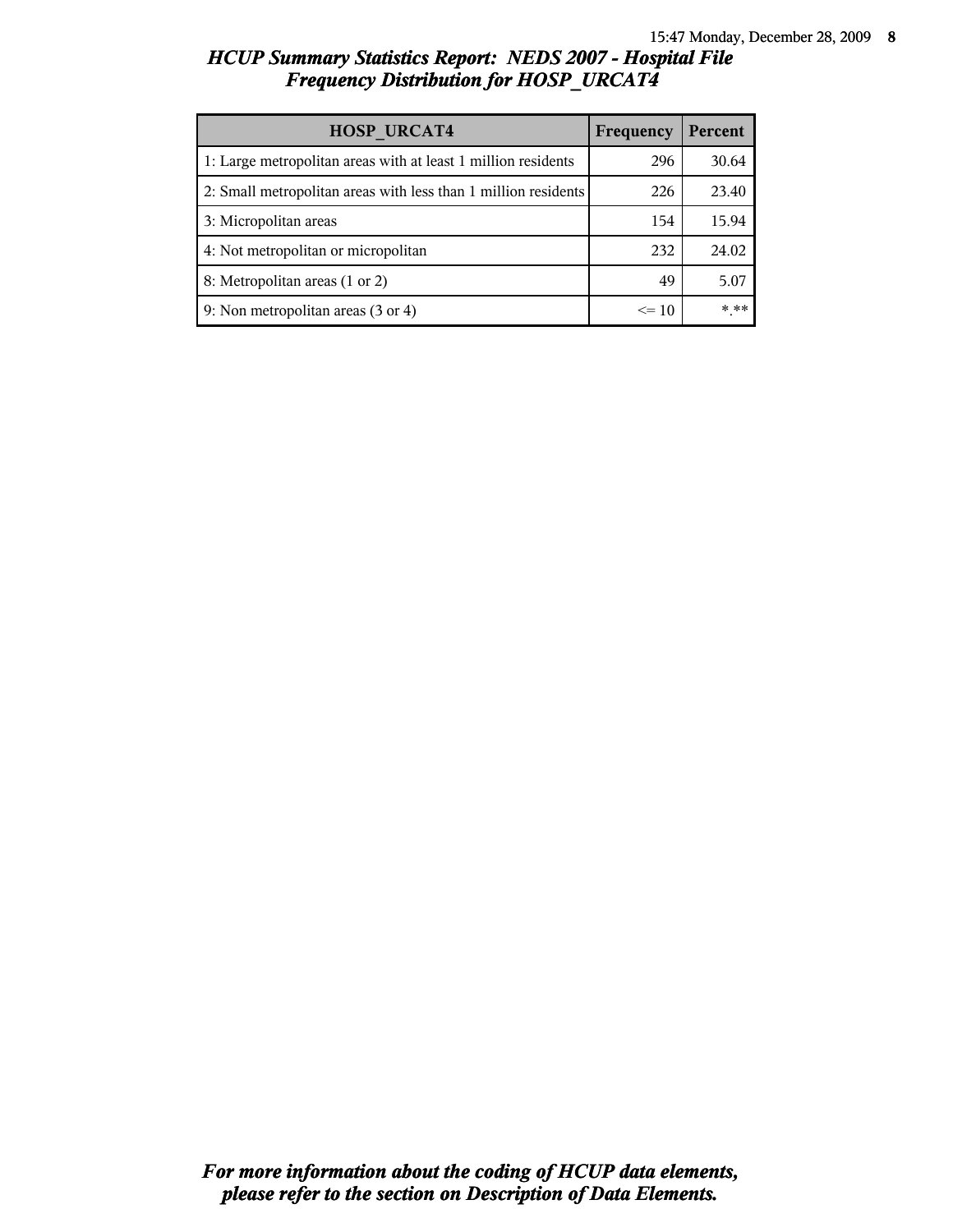# *HCUP Summary Statistics Report: NEDS 2007 - Hospital File Frequency Distribution for HOSP\_UR\_TEACH*

| <b>HOSP UR TEACH</b>        | Frequency | Percent |
|-----------------------------|-----------|---------|
| 0: Metropolitan nonteaching | 405       | 41.93   |
| 1: Metropolitan teaching    | 166       | 17.18   |
| 2: Non-metropolitan         | 395       | 40.89   |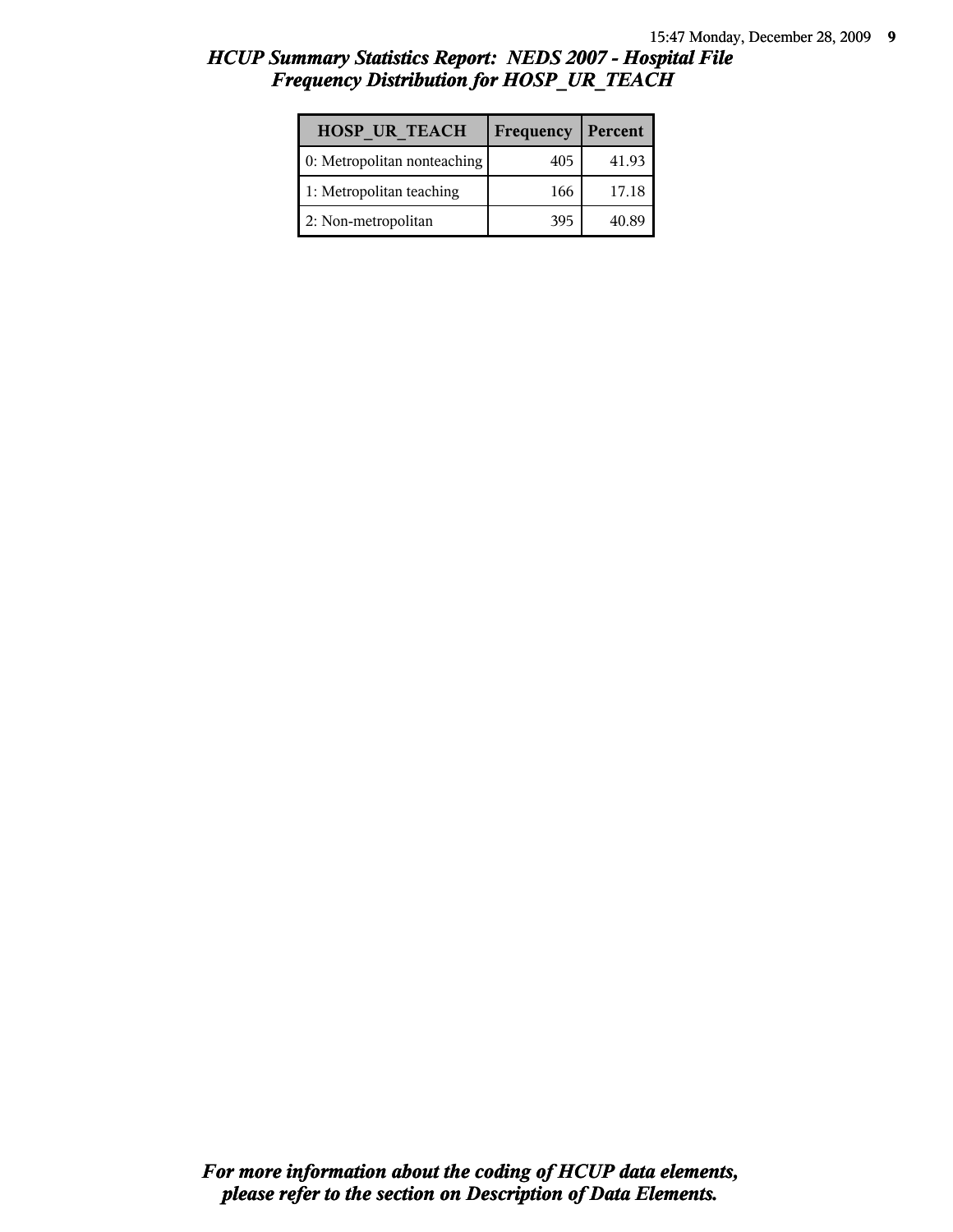# *HCUP Summary Statistics Report: NEDS 2007 - Hospital File Frequency Distribution for N\_DISC\_U*

|           | N DISC U   Frequency   Percent |        |
|-----------|--------------------------------|--------|
| Non-blank | 966                            | 100.00 |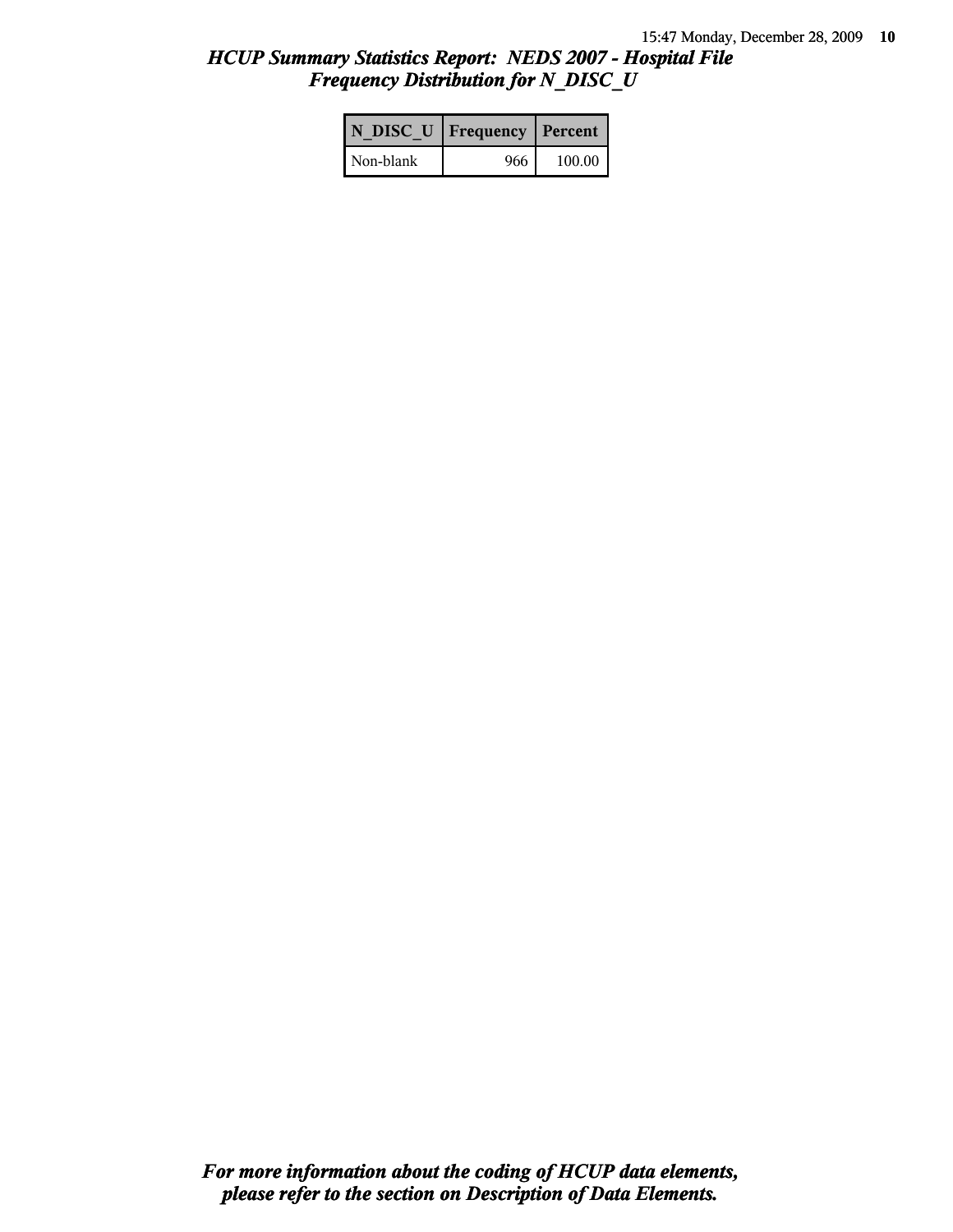# *HCUP Summary Statistics Report: NEDS 2007 - Hospital File Frequency Distribution for N\_HOSP\_U*

| N HOSP U   Frequency   Percent |     |          |
|--------------------------------|-----|----------|
| Non-blank                      | 966 | 100.00 l |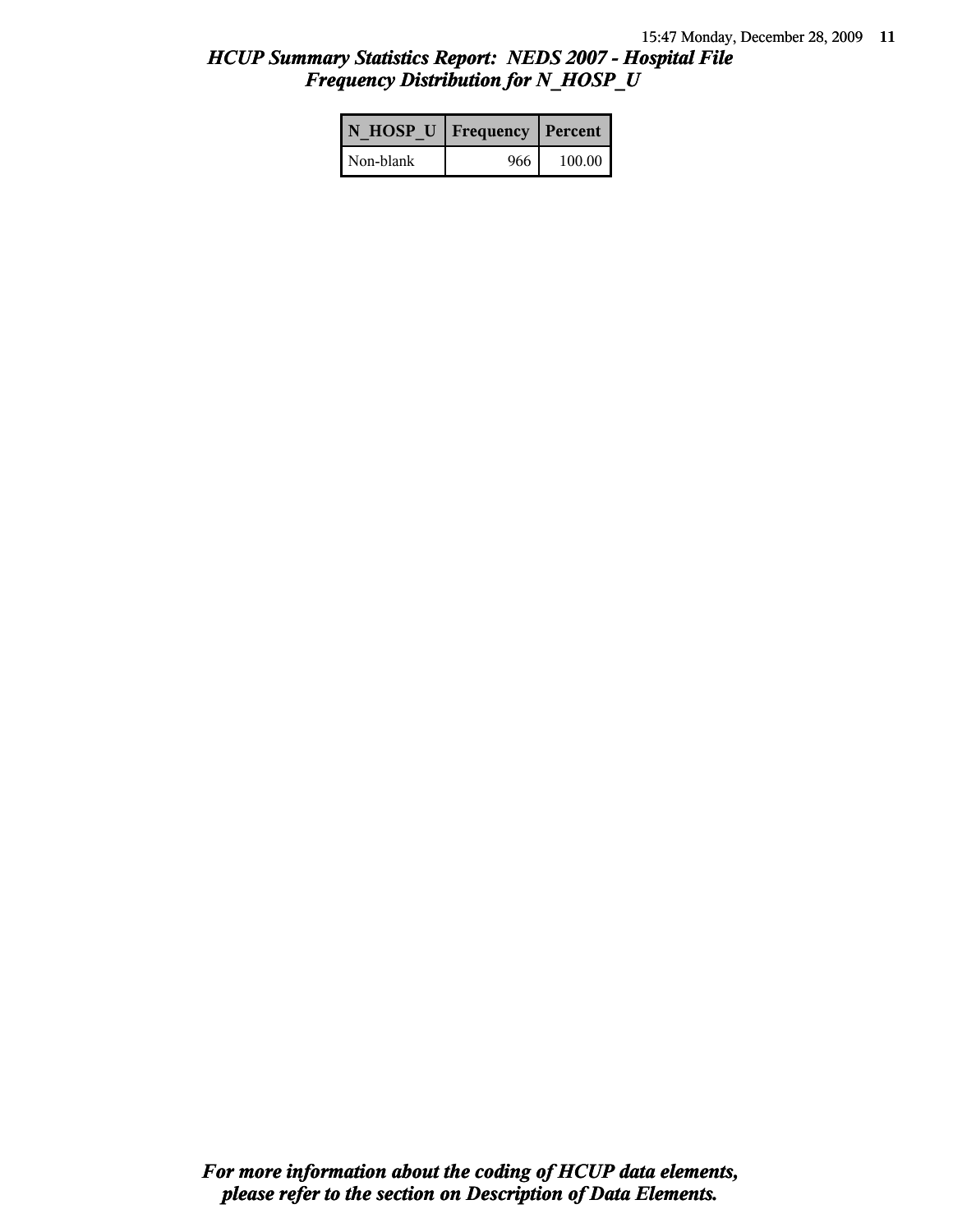# *HCUP Summary Statistics Report: NEDS 2007 - Hospital File Frequency Distribution for S\_DISC\_U*

| S DISC U   Frequency   Percent |       |        |
|--------------------------------|-------|--------|
| l Non-blank                    | 966 l | 100.00 |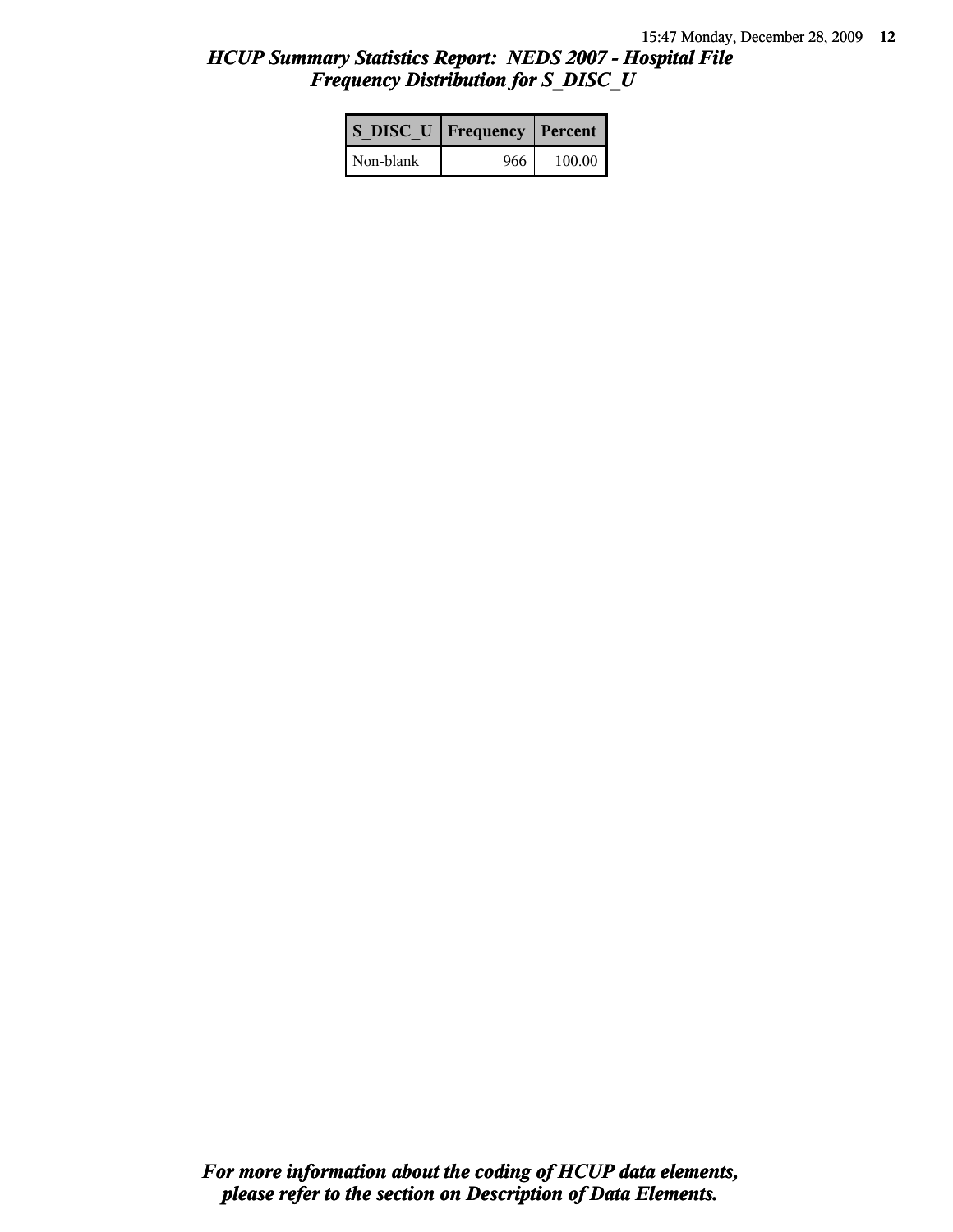# *HCUP Summary Statistics Report: NEDS 2007 - Hospital File Frequency Distribution for S\_HOSP\_U*

| S HOSP U Frequency   Percent |     |          |
|------------------------------|-----|----------|
| l Non-blank                  | 966 | $100.00$ |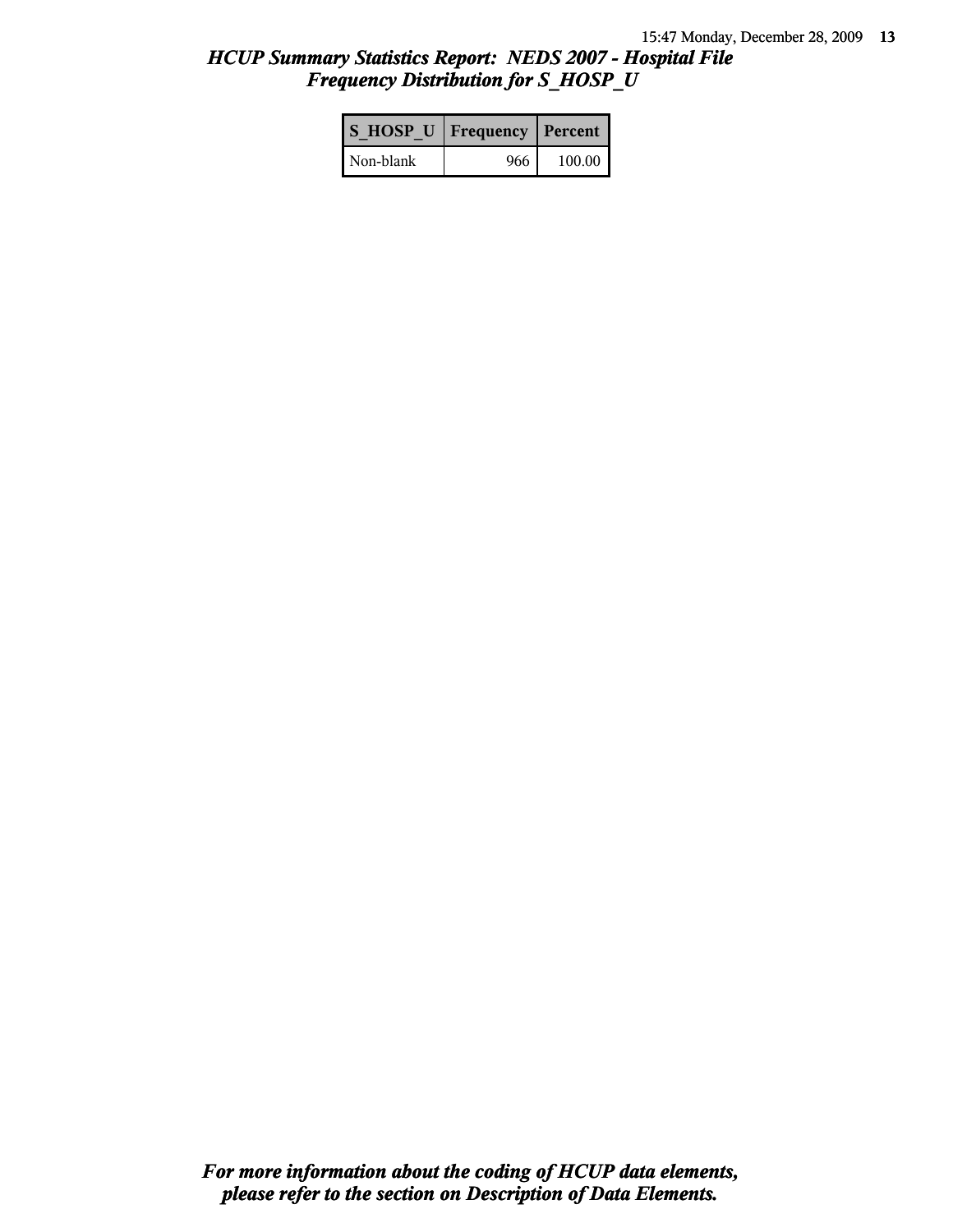# *HCUP Summary Statistics Report: NEDS 2007 - Hospital File Frequency Distribution for TOTAL\_EDVISITS*

| <b>TOTAL EDVISITS Frequency Percent</b> |     |        |
|-----------------------------------------|-----|--------|
| Non-blank                               | 966 | 100.00 |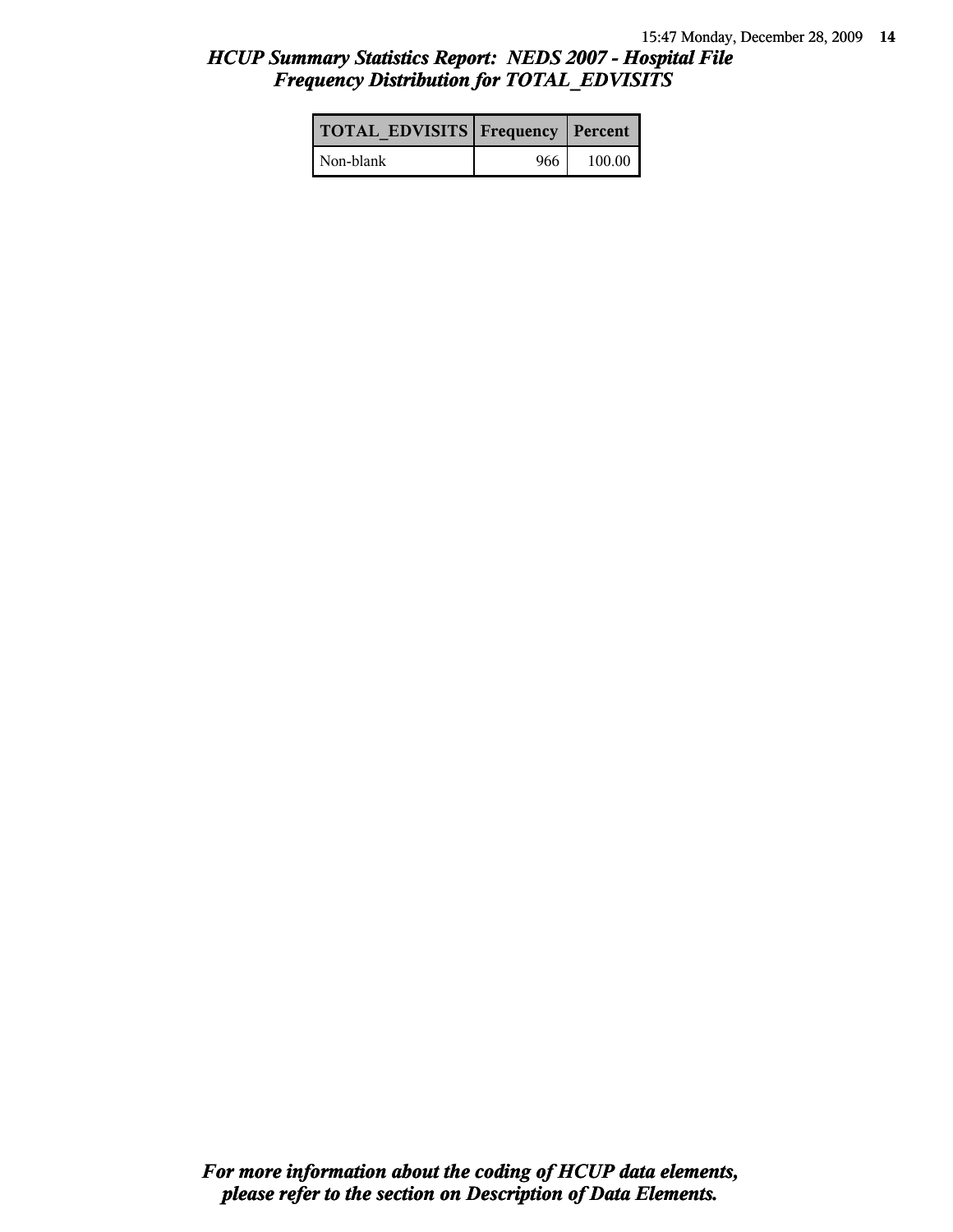# *HCUP Summary Statistics Report: NEDS 2007 - Hospital File Frequency Distribution for YEAR*

|      | <b>YEAR</b> Frequency | Percent |  |
|------|-----------------------|---------|--|
| 2007 | 966                   | 100.00  |  |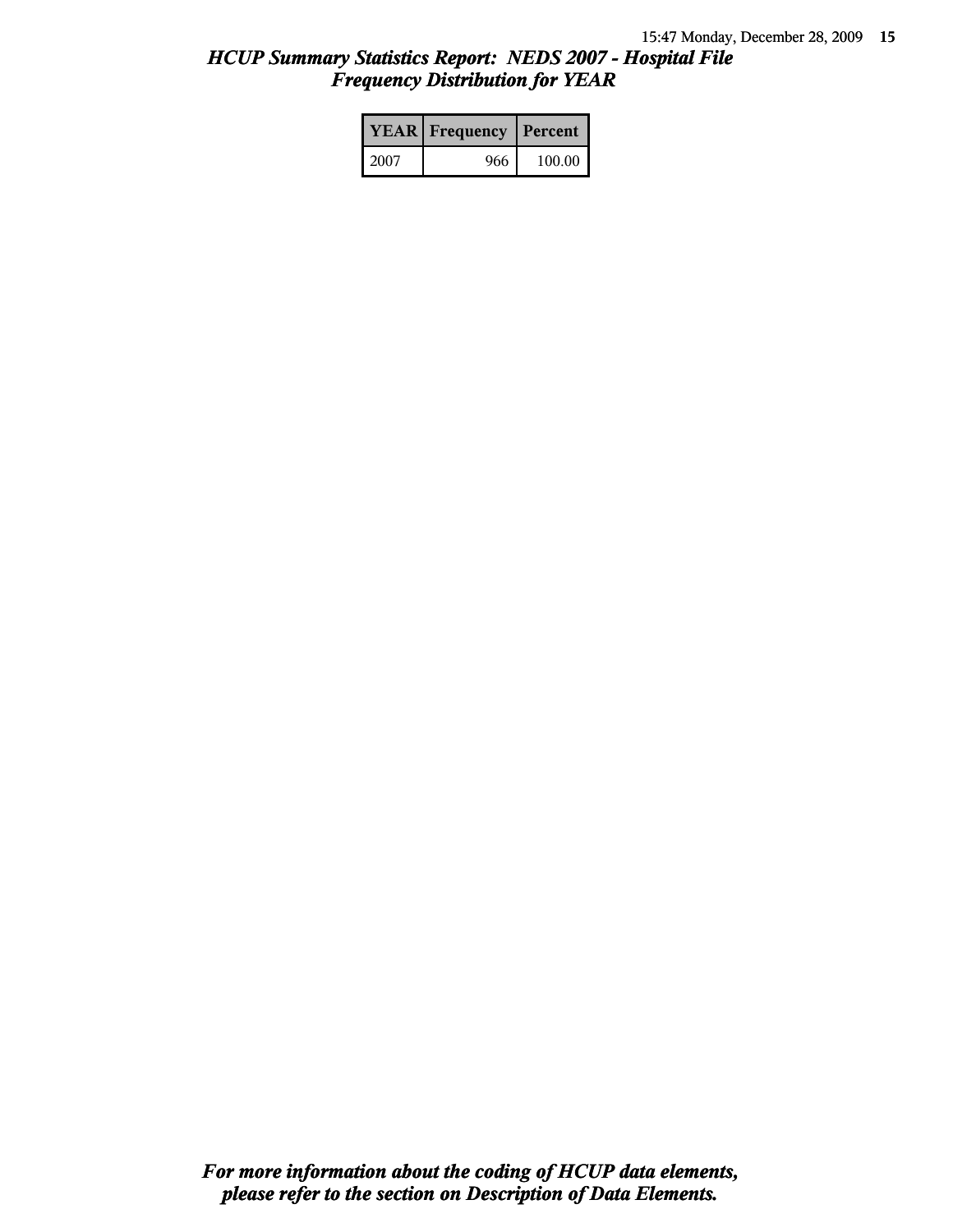| <b>Moments</b>         |            |                         |            |  |
|------------------------|------------|-------------------------|------------|--|
| N                      | 966        | <b>Sum Weights</b>      |            |  |
| Mean                   | 4.73462981 | <b>Sum Observations</b> | 4573.6524  |  |
| <b>Std Deviation</b>   | 1.78645024 | Variance                | 3.19140444 |  |
| <b>Skewness</b>        | 6.75280881 | <b>Kurtosis</b>         | 74.5259378 |  |
| <b>Uncorrected SS</b>  | 24734.2563 | <b>Corrected SS</b>     | 3079.70529 |  |
| <b>Coeff Variation</b> | 37.7315715 | <b>Std Error Mean</b>   | 0.05747809 |  |

### *Variable: DISCWT (Weight to ED Visits in AHA universe)*

| <b>Basic Statistical Measures</b> |                                       |                      |         |
|-----------------------------------|---------------------------------------|----------------------|---------|
| Location<br><b>Variability</b>    |                                       |                      |         |
| <b>Mean</b>                       | 4.734630                              | <b>Std Deviation</b> | 1.78645 |
| <b>Median</b>                     | 4.716827                              | <b>Variance</b>      | 3.19140 |
| Mode                              | 5.232553                              | 26.49940<br>Range    |         |
|                                   | <b>Interquartile Range</b><br>1.50974 |                      |         |

| Tests for Location: Mu0=0 |                             |          |                 |         |  |
|---------------------------|-----------------------------|----------|-----------------|---------|--|
| <b>Test</b>               | <b>Statistic</b><br>p Value |          |                 |         |  |
| Student's t               | t                           | 82.37277 | Pr >  t         | < 0001  |  |
| <b>Sign</b>               | 483<br>M                    |          | $ Pr \ge =  M $ | < 0.001 |  |
| <b>Signed Rank</b>        | S                           | 233530.5 | $Pr \geq  S $   | < 0001  |  |

| <b>Quantiles (Definition 5)</b> |                 |  |
|---------------------------------|-----------------|--|
| Quantile                        | <b>Estimate</b> |  |
| $100\%$ Max                     | 27.52544        |  |
| 99%                             | 8.31563         |  |
| 95%                             | 6.34021         |  |
| 90%                             | 5.77112         |  |
| 75% Q3<br>5.23255               |                 |  |
| 50% Median                      | 4.71683         |  |
| 25% Q1                          | 3.72282         |  |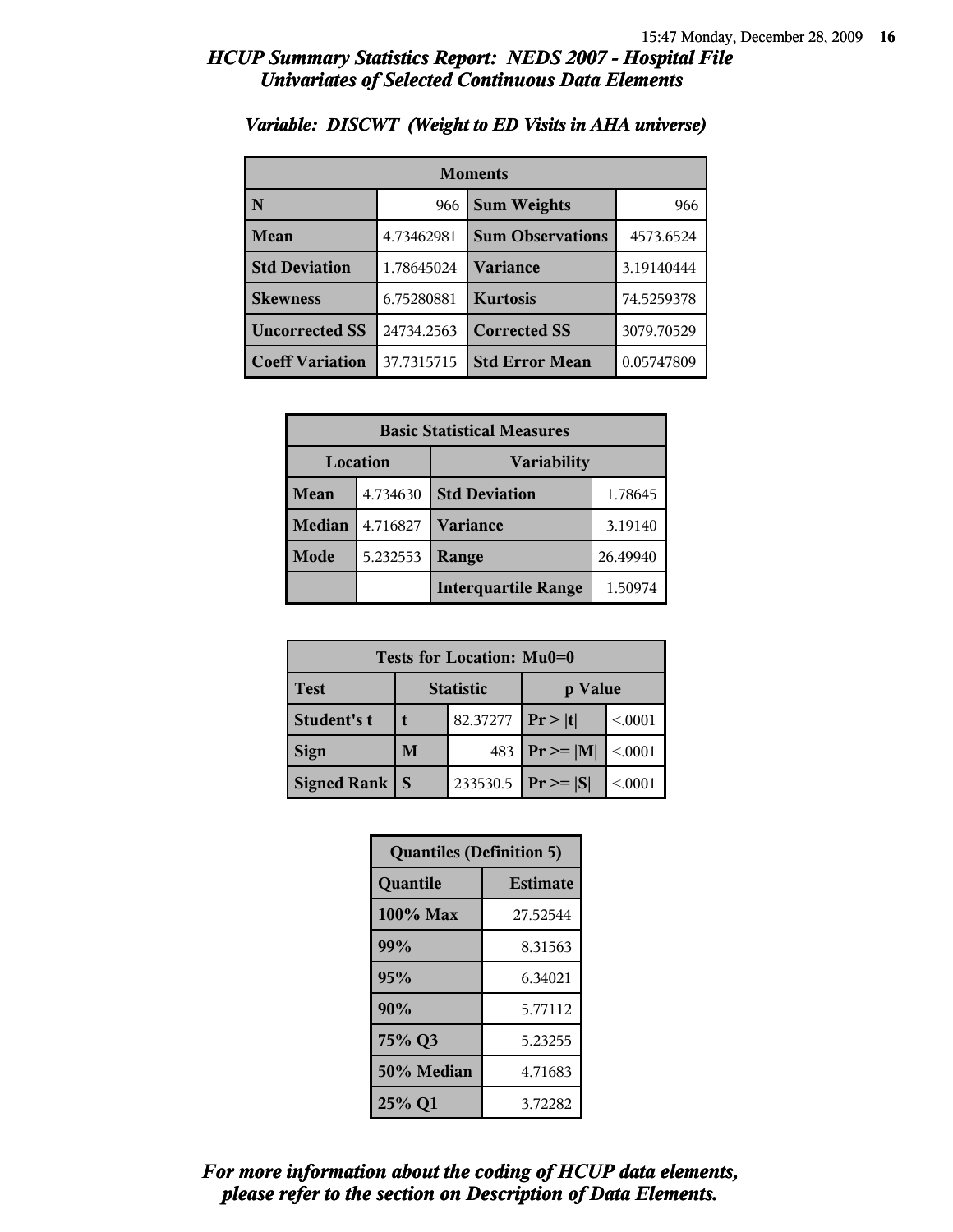| <b>Quantiles (Definition 5)</b> |         |  |
|---------------------------------|---------|--|
| <b>Estimate</b><br>Quantile     |         |  |
| 10%                             | 3.12848 |  |
| 5%                              | 2.95541 |  |
| 1%                              | 2.74018 |  |
| 0% Min                          | 1.02604 |  |

*Variable: DISCWT (Weight to ED Visits in AHA universe)*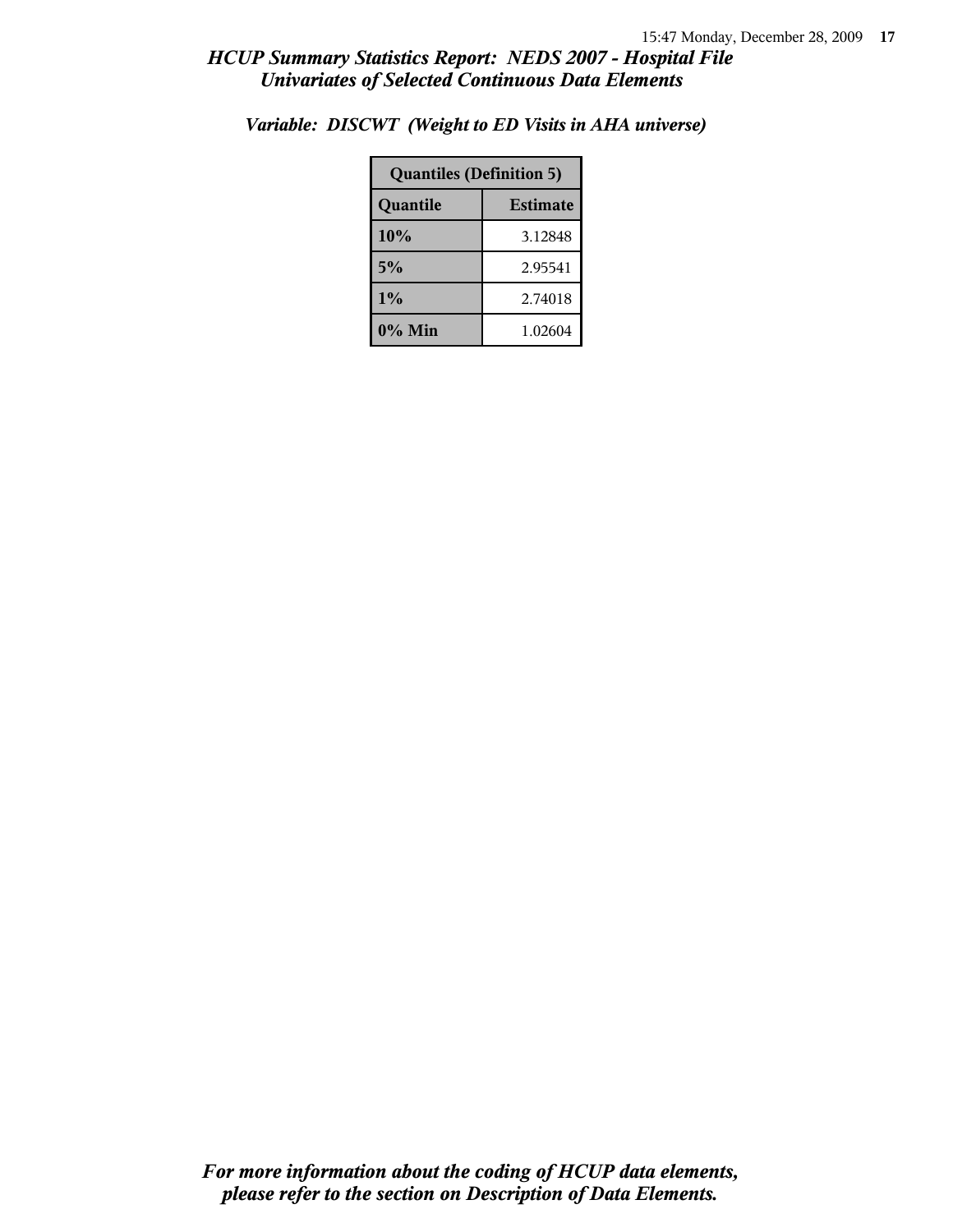| <b>Moments</b>         |            |                         |            |
|------------------------|------------|-------------------------|------------|
| N                      | 966        | <b>Sum Weights</b>      |            |
| Mean                   | 4.97826087 | <b>Sum Observations</b> | 4809       |
| <b>Std Deviation</b>   | 0.97779539 | Variance                | 0.95608383 |
| <b>Skewness</b>        | 6.755315   | <b>Kurtosis</b>         | 70.4643967 |
| <b>Uncorrected SS</b>  | 24863.0774 | <b>Corrected SS</b>     | 922.620892 |
| <b>Coeff Variation</b> | 19.6413048 | <b>Std Error Mean</b>   | 0.03146005 |

### *Variable: HOSPWT (Weight to hospitals in AHA universe)*

| <b>Basic Statistical Measures</b> |          |                            |          |
|-----------------------------------|----------|----------------------------|----------|
| Location<br><b>Variability</b>    |          |                            |          |
| Mean                              | 4.978261 | <b>Std Deviation</b>       | 0.97780  |
| <b>Median</b>                     | 4.928571 | <b>Variance</b>            | 0.95608  |
| Mode                              | 5.000000 | Range                      | 16.50000 |
|                                   |          | <b>Interquartile Range</b> | 0.11354  |

| Tests for Location: Mu0=0 |                             |          |                 |         |
|---------------------------|-----------------------------|----------|-----------------|---------|
| Test                      | <b>Statistic</b><br>p Value |          |                 |         |
| Student's t               | 158.2407                    |          | Pr >  t         | < 0001  |
| <b>Sign</b>               | 483<br>M                    |          | $ Pr \ge =  M $ | < 0.001 |
| <b>Signed Rank</b>        | <b>S</b>                    | 233530.5 | $ Pr \ge  S $   | < 0001  |

| <b>Quantiles (Definition 5)</b> |                 |  |
|---------------------------------|-----------------|--|
| Quantile                        | <b>Estimate</b> |  |
| 100% Max                        | 17.50000        |  |
| 99%                             | 8.81818         |  |
| 95%                             | 5.00000         |  |
| 90%                             | 5.00000         |  |
| 75% Q3                          | 4.97561         |  |
| 50% Median                      | 4.92857         |  |
| 25% Q1                          | 4.86207         |  |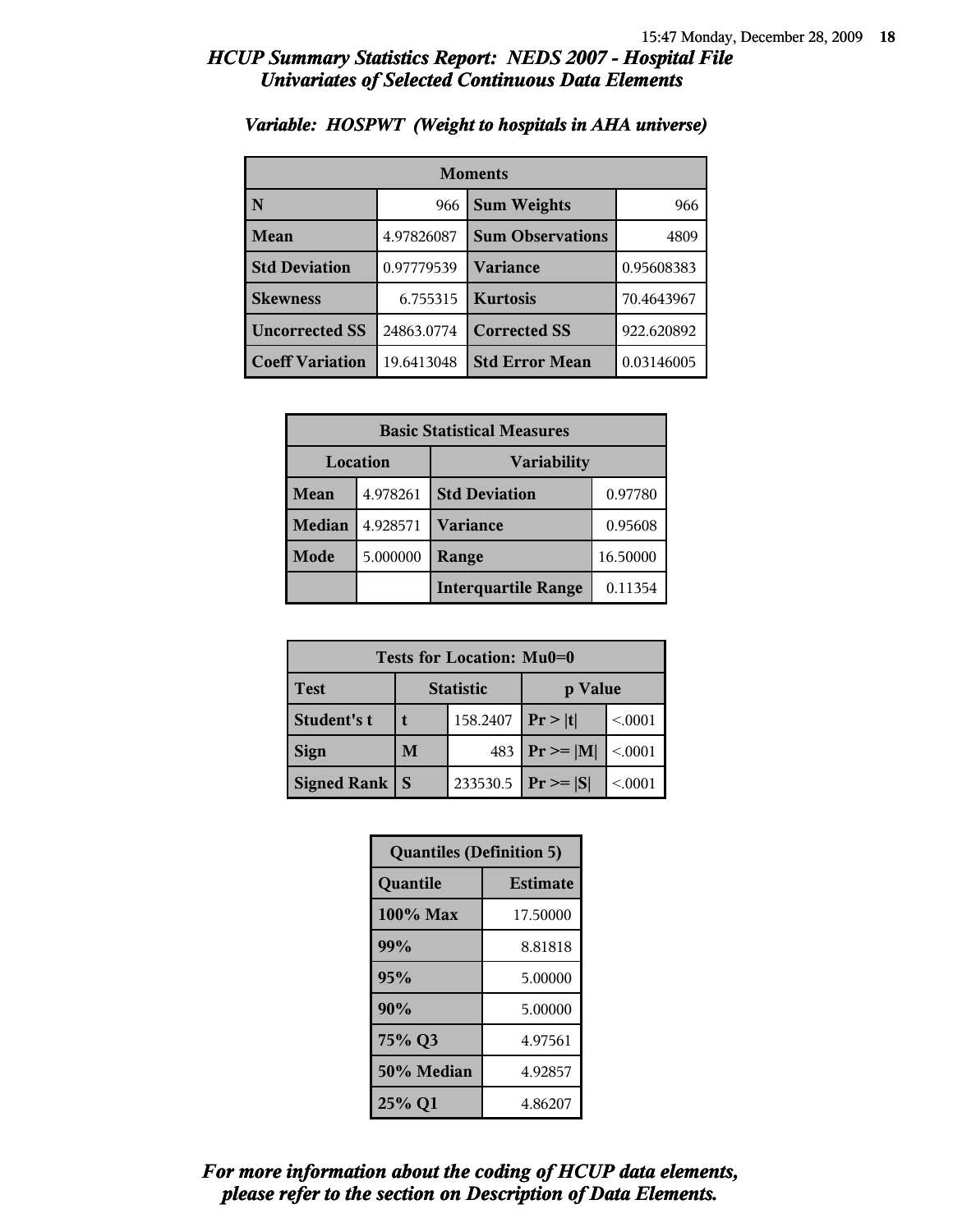| <b>Quantiles (Definition 5)</b> |         |  |
|---------------------------------|---------|--|
| <b>Estimate</b><br>Quantile     |         |  |
| 10%                             | 4.57143 |  |
| 5%                              | 4.42857 |  |
| $1\%$                           | 3.00000 |  |
| 0% Min                          | 1.00000 |  |

*Variable: HOSPWT (Weight to hospitals in AHA universe)*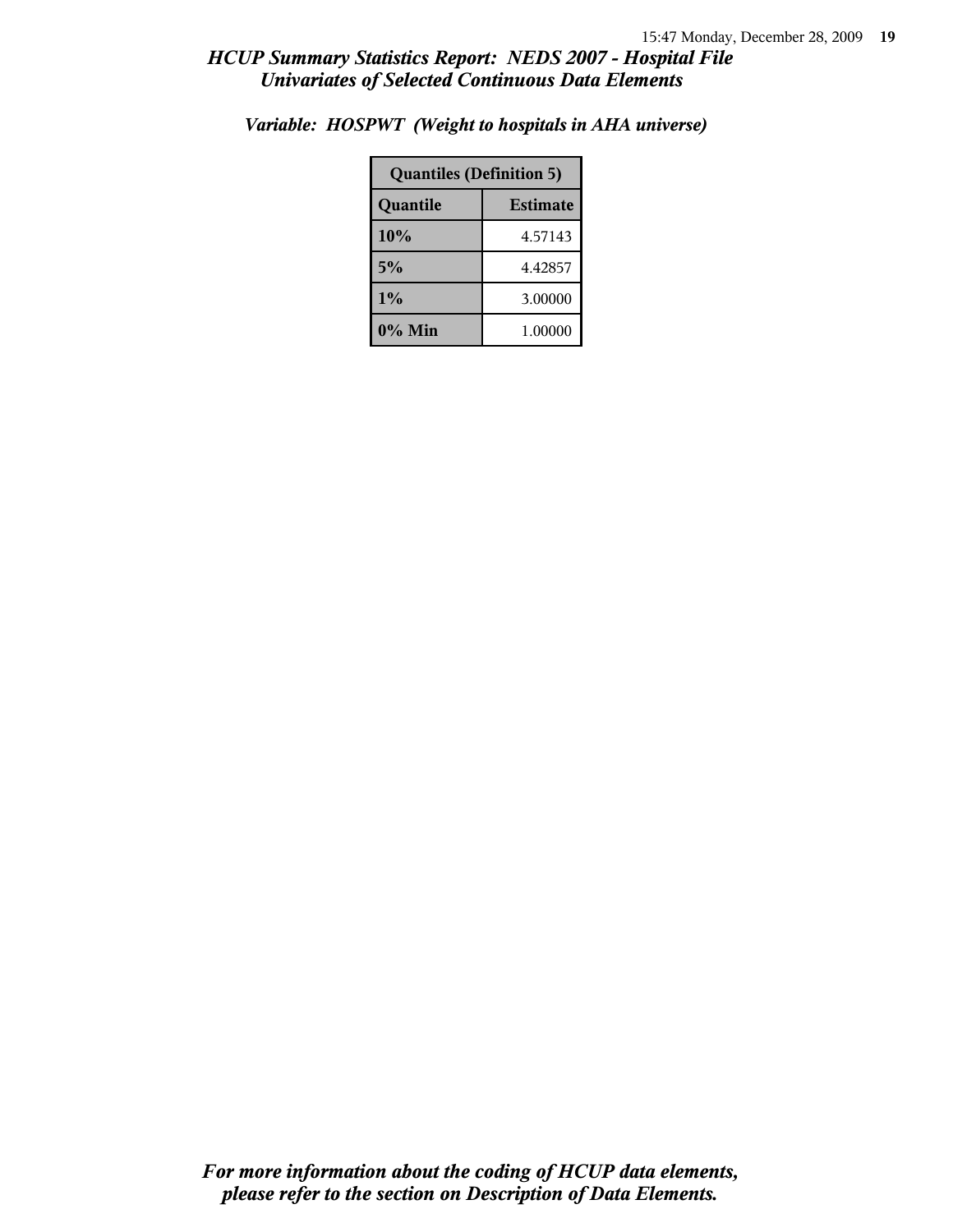| <b>Moments</b>         |            |                         |              |  |
|------------------------|------------|-------------------------|--------------|--|
| N                      | 966        | <b>Sum Weights</b>      |              |  |
| <b>Mean</b>            | 2306254.37 | <b>Sum Observations</b> | 2227841721   |  |
| <b>Std Deviation</b>   | 1471071.28 | Variance                | 2.16405E12   |  |
| <b>Skewness</b>        | 0.65956103 | <b>Kurtosis</b>         | $-0.5393679$ |  |
| <b>Uncorrected SS</b>  | 7.22628E15 | <b>Corrected SS</b>     | 2.08831E15   |  |
| <b>Coeff Variation</b> | 63.7861677 | <b>Std Error Mean</b>   | 47330.9426   |  |

## *Variable: N\_DISC\_U (Number of AHA universe ED visits in NEDS\_STRATUM)*

| <b>Basic Statistical Measures</b> |         |                                 |            |  |
|-----------------------------------|---------|---------------------------------|------------|--|
| <b>Variability</b><br>Location    |         |                                 |            |  |
| Mean                              | 2306254 | <b>Std Deviation</b><br>1471071 |            |  |
| <b>Median</b>                     | 1929403 | <b>Variance</b>                 | 2.16405E12 |  |
| <b>Mode</b>                       | 1208165 | Range                           | 5693435    |  |
|                                   |         | <b>Interquartile Range</b>      | 2123363    |  |

| Tests for Location: Mu0=0 |                             |          |                 |         |  |
|---------------------------|-----------------------------|----------|-----------------|---------|--|
| <b>Test</b>               | <b>Statistic</b><br>p Value |          |                 |         |  |
| Student's t               | t                           | 48.72614 | Pr >  t         | < 0001  |  |
| <b>Sign</b>               | 483<br>M                    |          | $ Pr \ge =  M $ | < 0.001 |  |
| <b>Signed Rank</b>        | S                           | 233530.5 | $Pr \geq  S $   | < 0001  |  |

| <b>Quantiles (Definition 5)</b> |                 |  |
|---------------------------------|-----------------|--|
| Quantile                        | <b>Estimate</b> |  |
| 100% Max                        | 5754388         |  |
| 99%                             | 5754388         |  |
| 95%                             | 5134563         |  |
| 90%                             | 4692441         |  |
| 75% Q3                          | 3331528         |  |
| 50% Median<br>1929403           |                 |  |
| 25% Q1<br>1208165               |                 |  |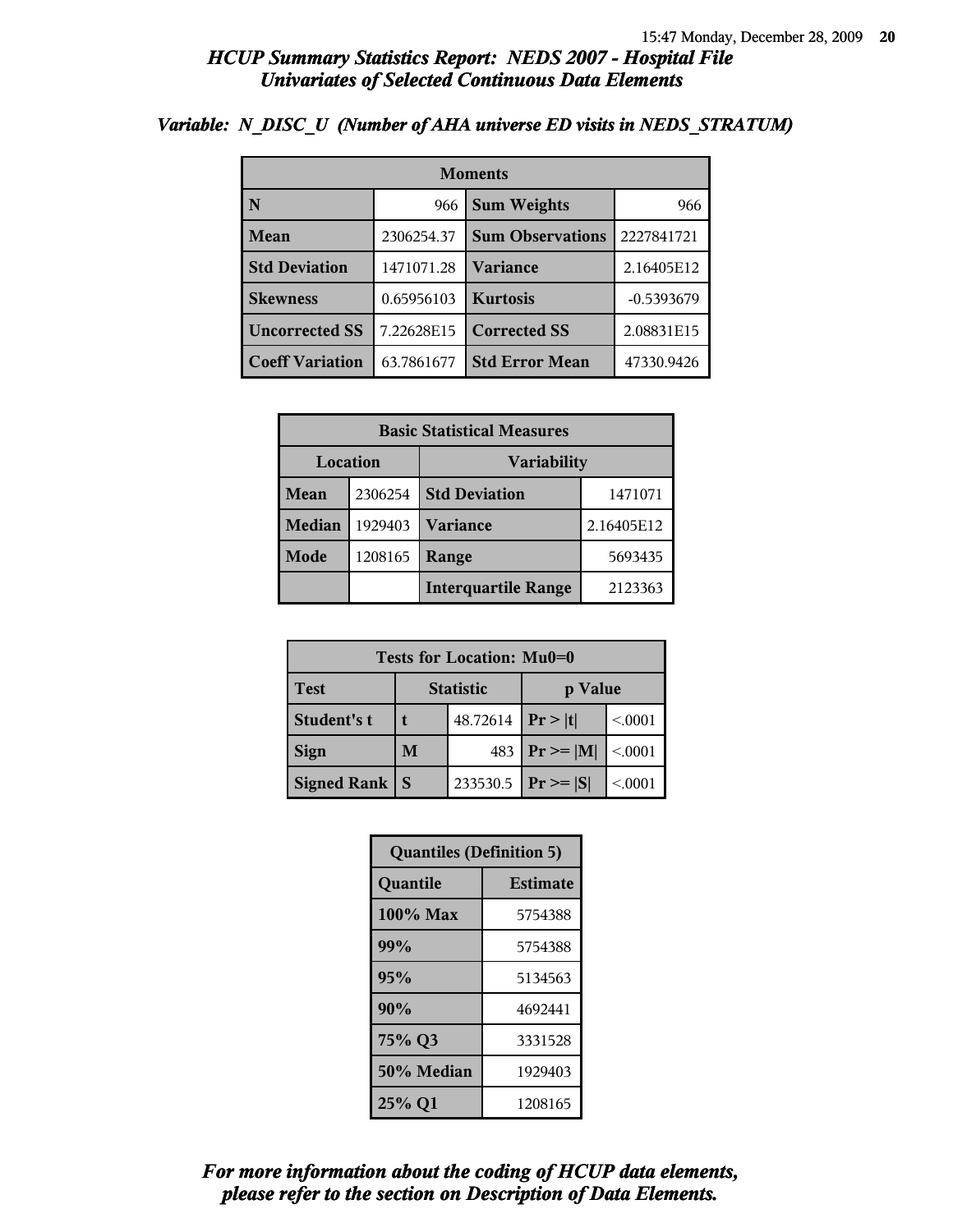*Variable: N\_DISC\_U (Number of AHA universe ED visits in NEDS\_STRATUM)*

| <b>Quantiles (Definition 5)</b> |        |  |  |
|---------------------------------|--------|--|--|
| <b>Estimate</b><br>Quantile     |        |  |  |
| 10%                             | 661935 |  |  |
| 5%                              | 475681 |  |  |
| 1%<br>206215                    |        |  |  |
| $0\%$ Min<br>60953              |        |  |  |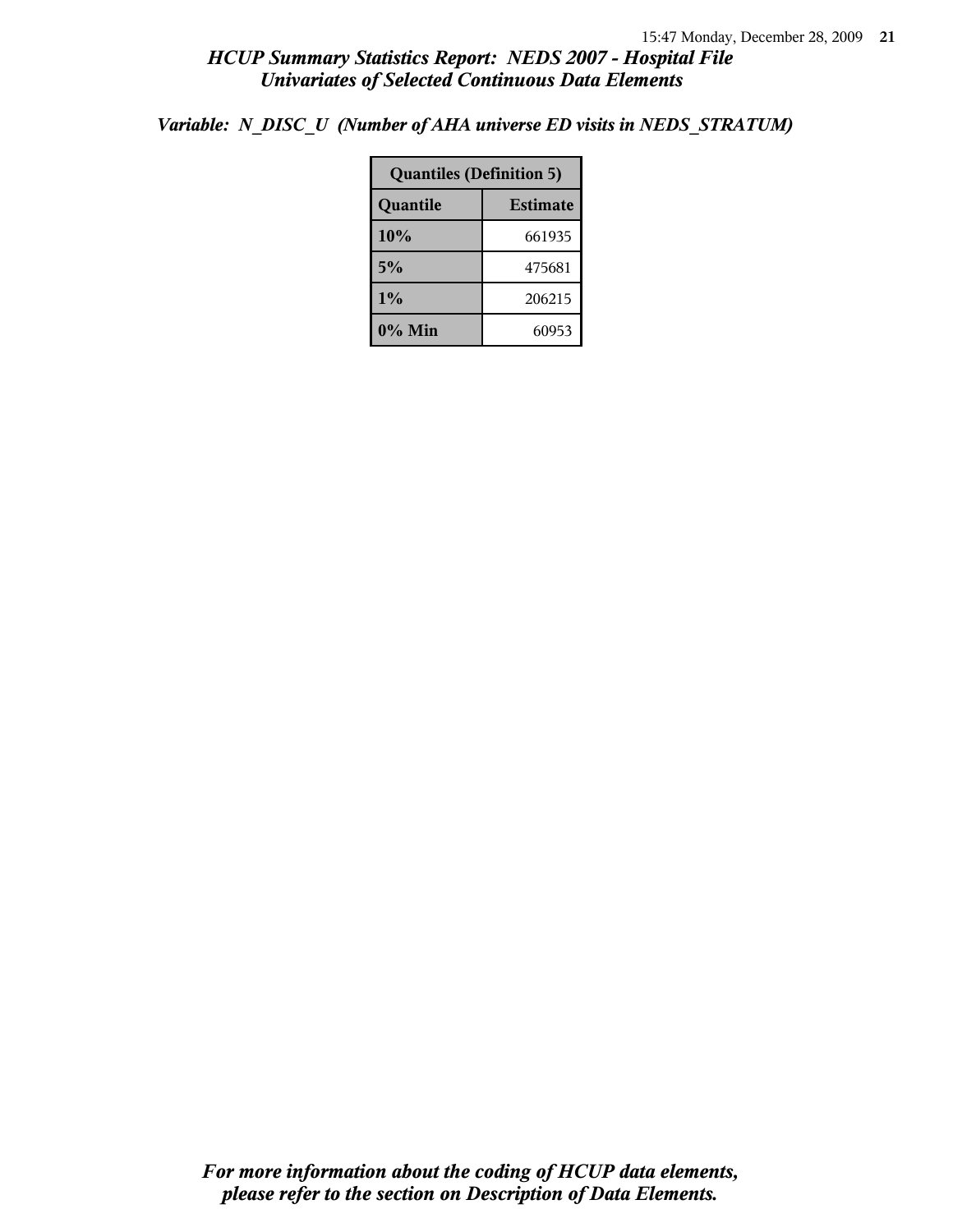| <b>Moments</b>         |            |                         |              |  |
|------------------------|------------|-------------------------|--------------|--|
| N                      | 966        | <b>Sum Weights</b>      | 966          |  |
| Mean                   | 118.137681 | <b>Sum Observations</b> | 114121       |  |
| <b>Std Deviation</b>   | 67.3320647 | <b>Variance</b>         | 4533.60693   |  |
| <b>Skewness</b>        | 0.10779873 | <b>Kurtosis</b>         | $-1.1830837$ |  |
| <b>Uncorrected SS</b>  | 17856921   | <b>Corrected SS</b>     | 4374930.69   |  |
| <b>Coeff Variation</b> | 56.9945711 | <b>Std Error Mean</b>   | 2.16637367   |  |

## *Variable: N\_HOSP\_U (Number of AHA universe hospitals in NEDS\_STRATUM)*

| <b>Basic Statistical Measures</b> |          |                            |           |  |
|-----------------------------------|----------|----------------------------|-----------|--|
| Location<br><b>Variability</b>    |          |                            |           |  |
| Mean                              | 118.1377 | <b>Std Deviation</b>       | 67.33206  |  |
| <b>Median</b>                     | 114.0000 | <b>Variance</b>            | 4534      |  |
| <b>Mode</b>                       | 244.0000 | Range                      | 242.00000 |  |
|                                   |          | <b>Interquartile Range</b> | 119.00000 |  |

| Tests for Location: Mu0=0 |                             |          |                               |         |  |
|---------------------------|-----------------------------|----------|-------------------------------|---------|--|
| <b>Test</b>               | <b>Statistic</b><br>p Value |          |                               |         |  |
| Student's t               | 54.53246                    |          | Pr> t                         | < 0.001 |  |
| <b>Sign</b>               | M<br>483                    |          | $\mathbf{Pr} \geq \mathbf{M}$ | < 0.001 |  |
| <b>Signed Rank</b><br>S   |                             | 233530.5 | $ Pr \geq  S $                | < 0001  |  |

| <b>Quantiles (Definition 5)</b> |                 |  |
|---------------------------------|-----------------|--|
| Quantile                        | <b>Estimate</b> |  |
| 100% Max                        | 244             |  |
| 99%                             | 244             |  |
| 95%                             | 244             |  |
| 90%                             | 204             |  |
| 75% Q3                          | 181             |  |
| 50% Median                      | 114             |  |
| 25% Q1                          | 62              |  |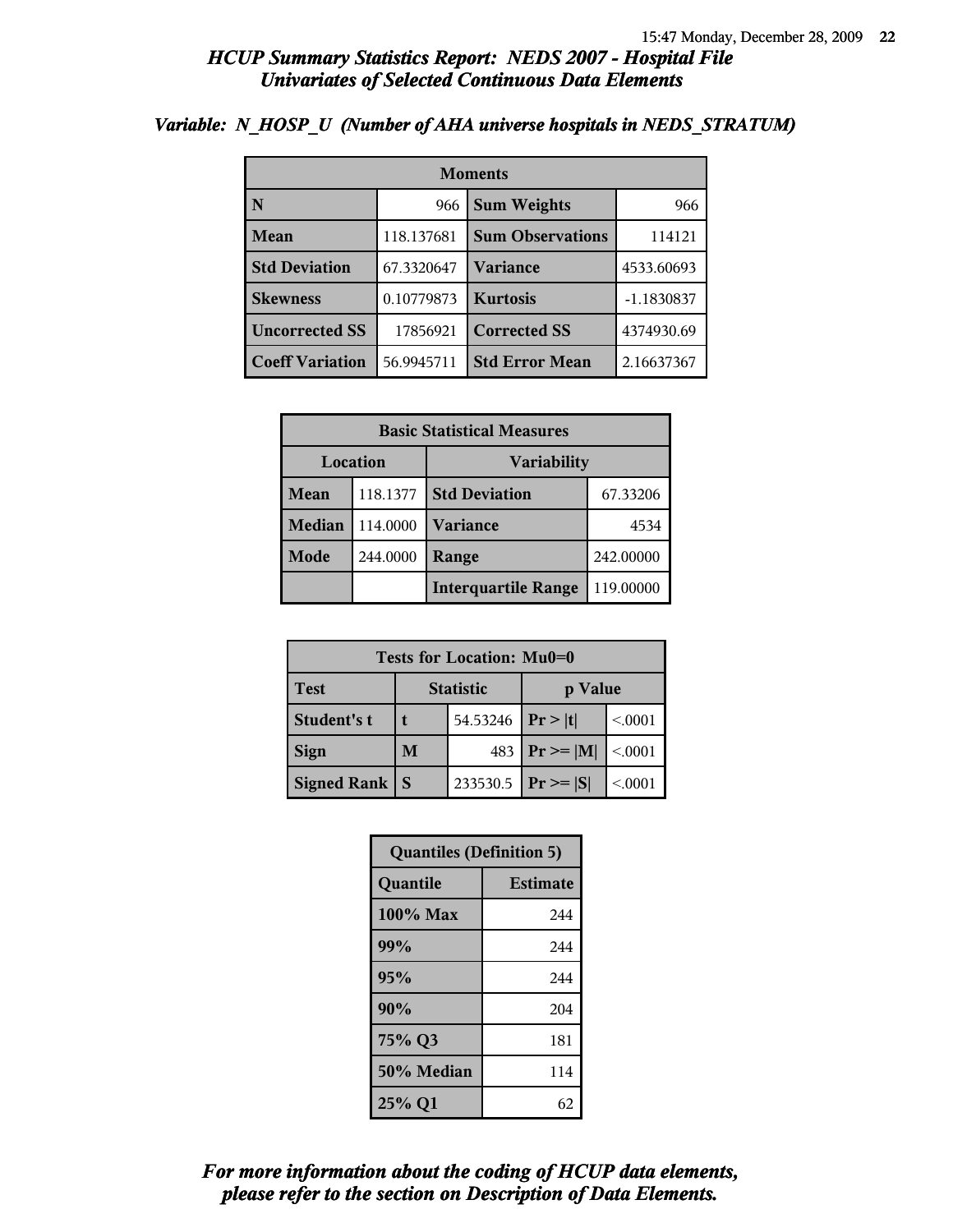*Variable: N\_HOSP\_U (Number of AHA universe hospitals in NEDS\_STRATUM)*

| <b>Quantiles (Definition 5)</b> |    |  |
|---------------------------------|----|--|
| Quantile<br><b>Estimate</b>     |    |  |
| 10%                             | 28 |  |
| 5%                              | 21 |  |
| 1%                              |    |  |
| $0\%$ Min                       |    |  |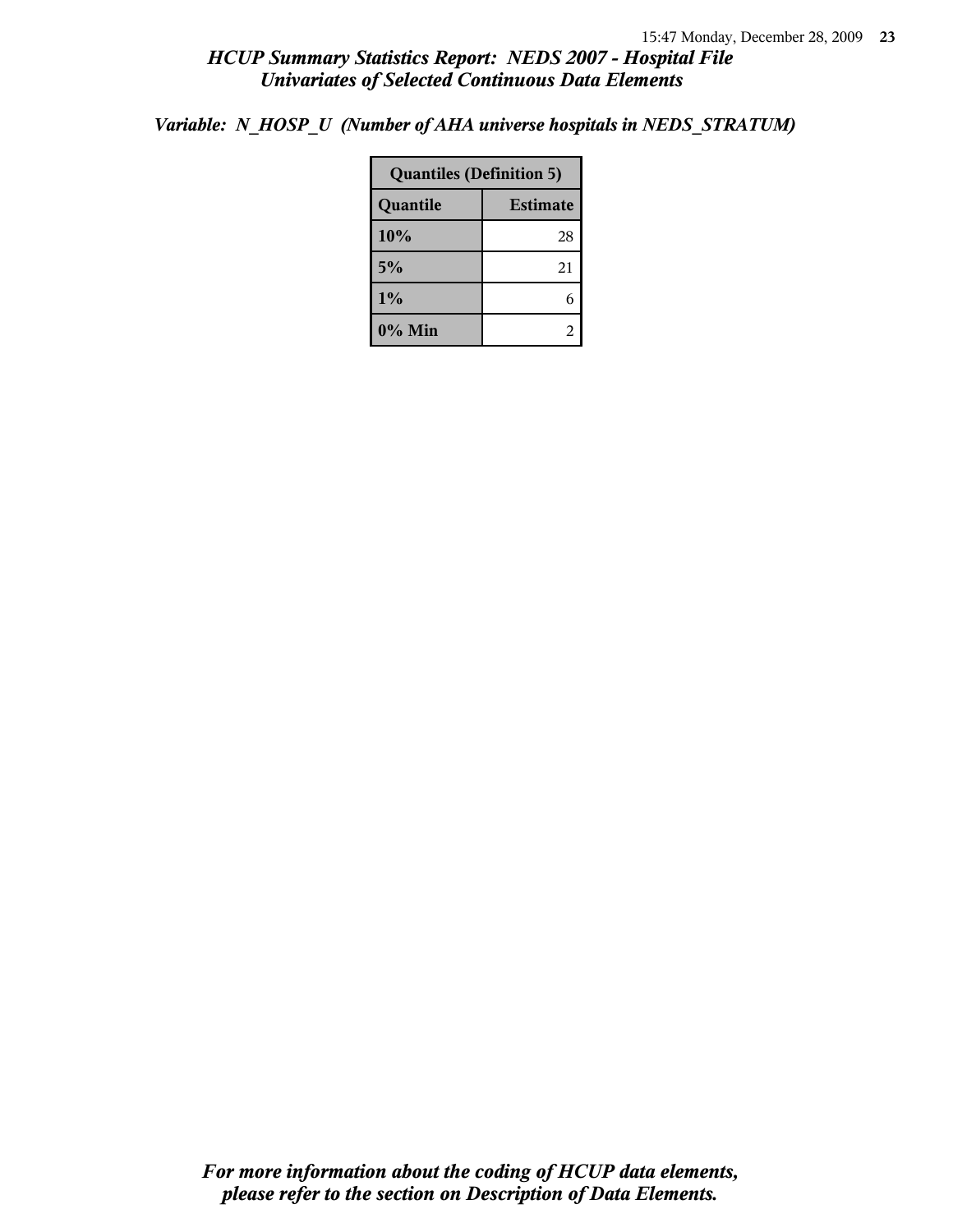| <b>Moments</b>         |            |                         |              |
|------------------------|------------|-------------------------|--------------|
| N                      | 966        | <b>Sum Weights</b>      | 966          |
| Mean                   | 520111.643 | <b>Sum Observations</b> | 502427847    |
| <b>Std Deviation</b>   | 334934.405 | Variance                | 1.12181E11   |
| <b>Skewness</b>        | 0.4891196  | <b>Kurtosis</b>         | $-1.0050655$ |
| <b>Uncorrected SS</b>  | 3.69573E14 | <b>Corrected SS</b>     | 1.08255E14   |
| <b>Coeff Variation</b> | 64.3966367 | <b>Std Error Mean</b>   | 10776.3378   |

# *Variable: S\_DISC\_U (Number of sample discharges in NEDS\_STRATUM)*

| <b>Basic Statistical Measures</b> |          |                            |            |  |  |
|-----------------------------------|----------|----------------------------|------------|--|--|
| Location<br>Variability           |          |                            |            |  |  |
| <b>Mean</b>                       | 520111.6 | <b>Std Deviation</b>       | 334934     |  |  |
| <b>Median</b>                     | 452001.0 | Variance                   | 1.12181E11 |  |  |
| Mode                              | 230894.0 | Range                      | 1164402    |  |  |
|                                   |          | <b>Interquartile Range</b> | 575381     |  |  |

| Tests for Location: Mu0=0 |                             |          |                 |         |  |  |
|---------------------------|-----------------------------|----------|-----------------|---------|--|--|
| <b>Test</b>               | <b>Statistic</b><br>p Value |          |                 |         |  |  |
| Student's t               |                             | 48.26423 | Pr> t           | < 0.001 |  |  |
| <b>Sign</b>               | M                           | 483      | $ Pr \ge =  M $ | < 0.001 |  |  |
| <b>Signed Rank</b>        | S                           | 233530.5 | $ Pr \geq  S $  | < 0.001 |  |  |

| <b>Quantiles (Definition 5)</b> |                 |  |  |
|---------------------------------|-----------------|--|--|
| Quantile                        | <b>Estimate</b> |  |  |
| 100% Max                        | 1181211         |  |  |
| 99%                             | 1181211         |  |  |
| 95%                             | 1123950         |  |  |
| 90%                             | 1028798         |  |  |
| 75% Q3<br>806275                |                 |  |  |
| 50% Median                      | 452001          |  |  |
| 25% Q1<br>230894                |                 |  |  |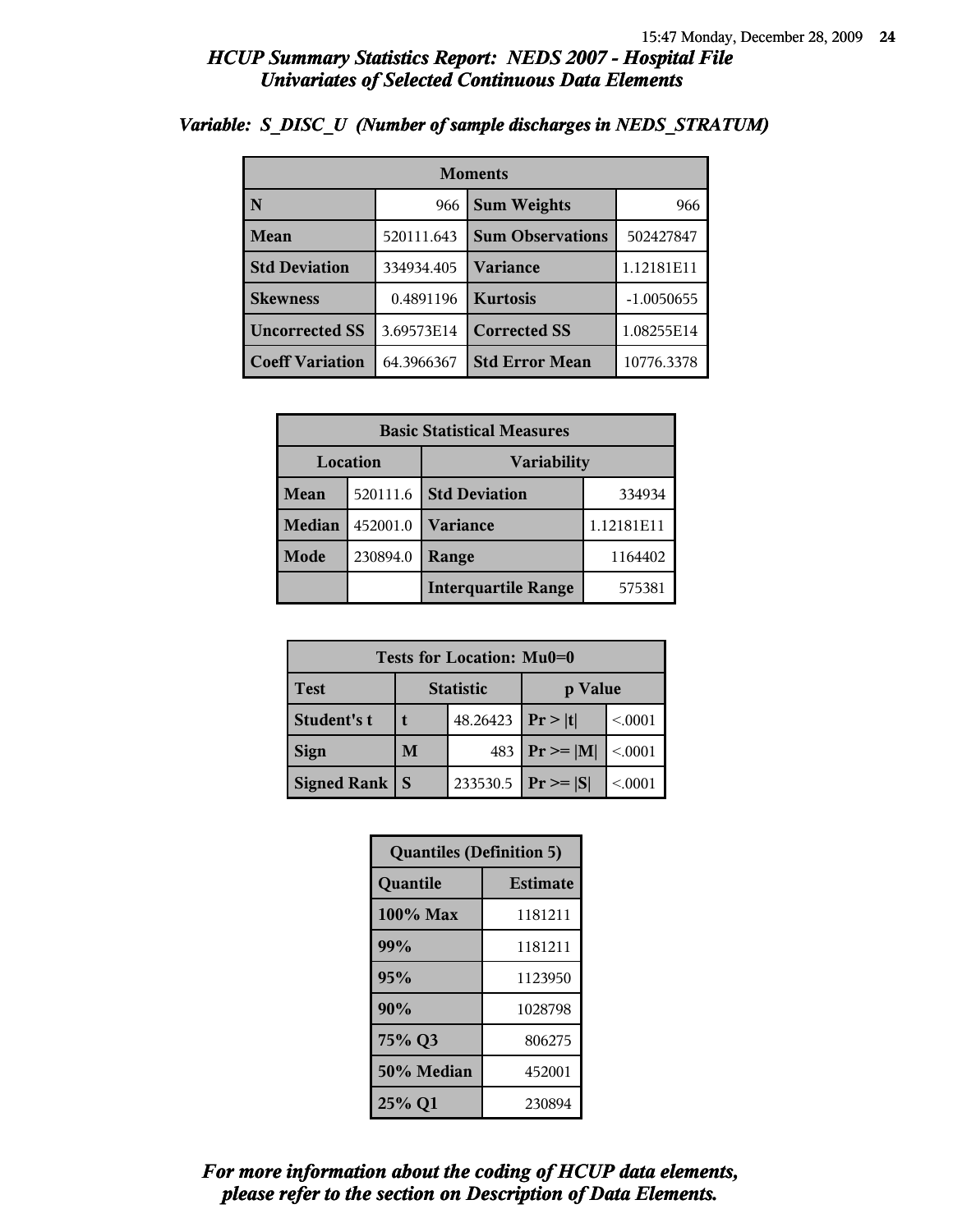|                             | <b>Quantiles (Definition 5)</b> |  |  |  |
|-----------------------------|---------------------------------|--|--|--|
| <b>Estimate</b><br>Quantile |                                 |  |  |  |
| 10%<br>129418               |                                 |  |  |  |
| 5%<br>111209                |                                 |  |  |  |
| $1\%$                       | 40968                           |  |  |  |
| 0% Min                      | 16809                           |  |  |  |

*Variable: S\_DISC\_U (Number of sample discharges in NEDS\_STRATUM)*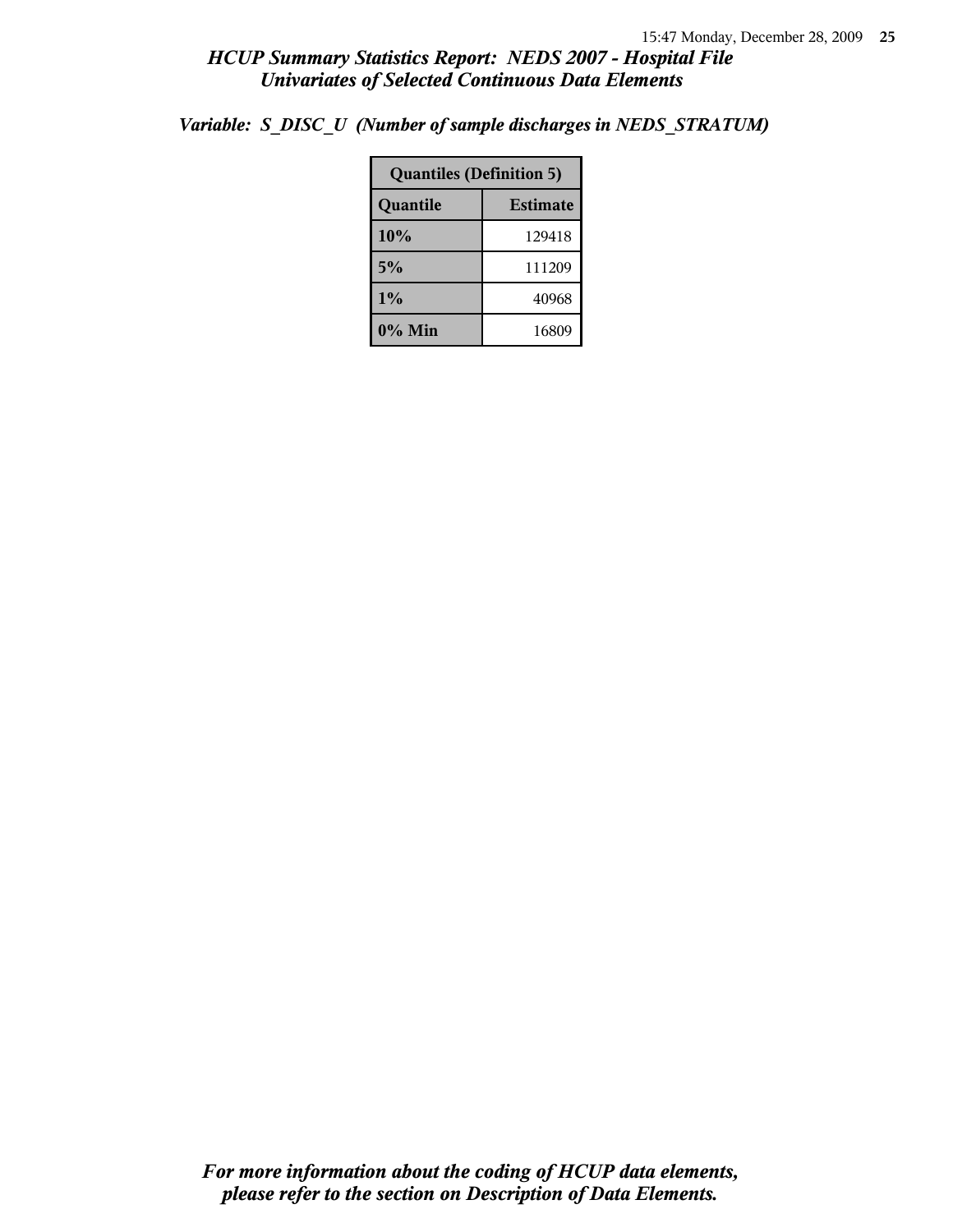| <b>Moments</b>                     |            |                         |              |  |  |
|------------------------------------|------------|-------------------------|--------------|--|--|
| $\overline{\mathbf{N}}$            | 966        | <b>Sum Weights</b>      | 966          |  |  |
| Mean                               | 23.8592133 | <b>Sum Observations</b> | 23048        |  |  |
| <b>Std Deviation</b><br>13.6150957 |            | Variance                | 185.370832   |  |  |
| <b>Skewness</b>                    | 0.10750031 | <b>Kurtosis</b>         | $-1.2192705$ |  |  |
| <b>Uncorrected SS</b><br>728790    |            | <b>Corrected SS</b>     | 178882.853   |  |  |
| <b>Coeff Variation</b>             | 57.0643114 | <b>Std Error Mean</b>   | 0.43805853   |  |  |

### *Variable: S\_HOSP\_U (Number of sample hospitals in NEDS\_STRATUM)*

| <b>Basic Statistical Measures</b> |          |                            |           |  |  |
|-----------------------------------|----------|----------------------------|-----------|--|--|
|                                   | Location | <b>Variability</b>         |           |  |  |
| Mean                              | 23.85921 | <b>Std Deviation</b>       | 13.61510  |  |  |
| <b>Median</b>                     | 23.00000 | <b>Variance</b>            | 185.37083 |  |  |
| Mode                              | 16.00000 | Range                      | 47.00000  |  |  |
|                                   |          | <b>Interquartile Range</b> | 24.00000  |  |  |

| Tests for Location: Mu0=0 |                             |          |                 |         |  |  |
|---------------------------|-----------------------------|----------|-----------------|---------|--|--|
| <b>Test</b>               | <b>Statistic</b><br>p Value |          |                 |         |  |  |
| Student's t               |                             | 54.46581 | Pr >  t         | < 0.001 |  |  |
| <b>Sign</b>               | M                           | 483      | $ Pr \ge =  M $ | < 0.001 |  |  |
| <b>Signed Rank</b>        | S                           | 233530.5 | $ Pr \geq  S $  | < 0.001 |  |  |

| <b>Quantiles (Definition 5)</b> |                 |  |  |
|---------------------------------|-----------------|--|--|
| Quantile                        | <b>Estimate</b> |  |  |
| $100\%$ Max                     | 49              |  |  |
| 99%                             | 49              |  |  |
| 95%                             | 49              |  |  |
| 90%                             | 41              |  |  |
| 75% Q3                          | 37              |  |  |
| 50% Median                      | 23              |  |  |
| 25% Q1                          | 13              |  |  |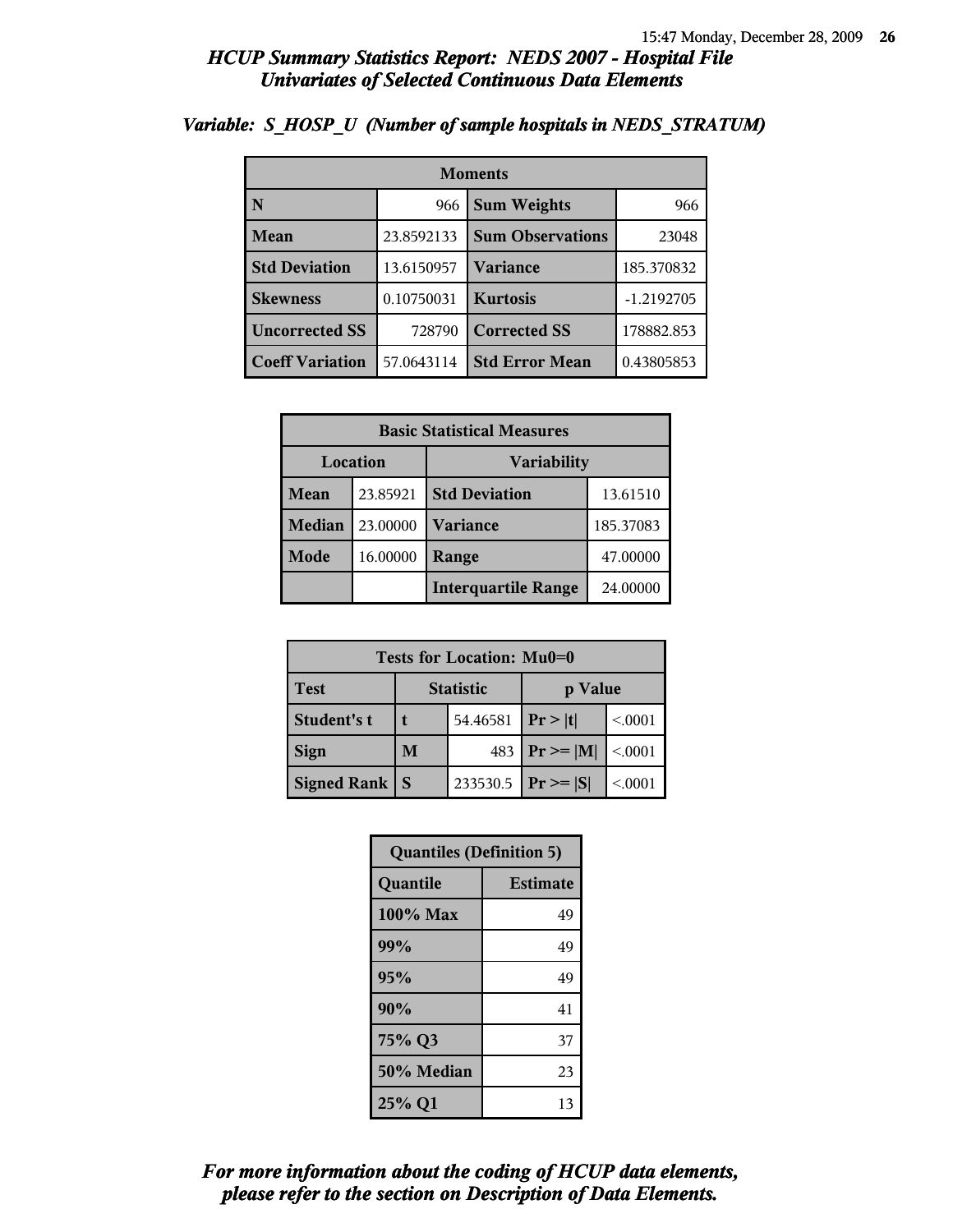|                             | <b>Quantiles (Definition 5)</b> |  |  |
|-----------------------------|---------------------------------|--|--|
| <b>Estimate</b><br>Quantile |                                 |  |  |
| 10%                         | 6                               |  |  |
| 5%                          | 4                               |  |  |
| 1%                          | $\overline{2}$                  |  |  |
| 0% Min                      | $\overline{c}$                  |  |  |

*Variable: S\_HOSP\_U (Number of sample hospitals in NEDS\_STRATUM)*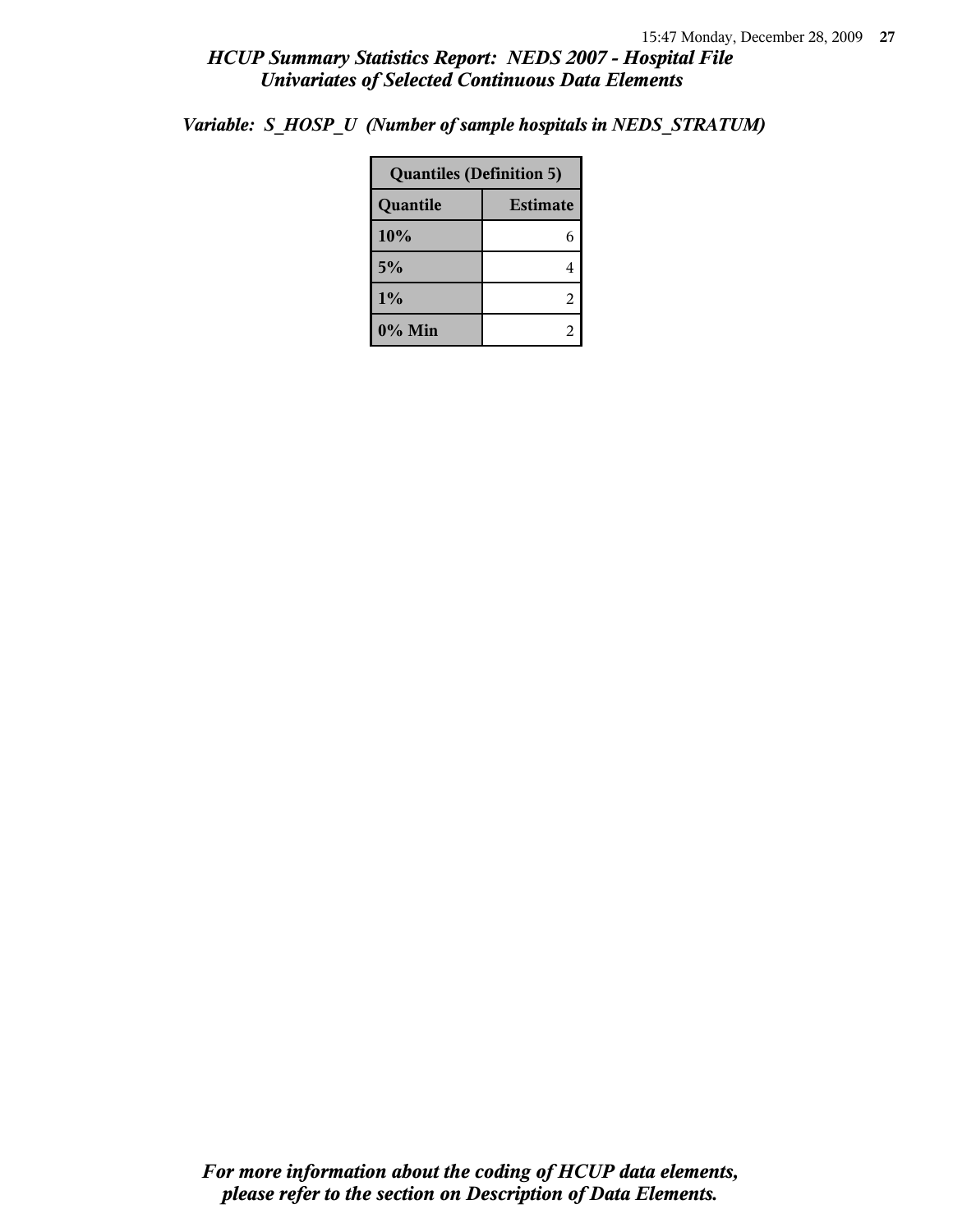#### *Variable: TOTAL\_EDVISITS (Total number of ED visits from this hospital in the NEDS)*

| <b>Moments</b>          |            |                         |            |  |  |
|-------------------------|------------|-------------------------|------------|--|--|
| $\overline{\mathbf{N}}$ | 966        | <b>Sum Weights</b>      | 966        |  |  |
| Mean                    | 27920.9731 | <b>Sum Observations</b> | 26971660   |  |  |
| <b>Std Deviation</b>    | 25733.347  | <b>Variance</b>         | 662205146  |  |  |
| <b>Skewness</b>         | 2.69381555 | <b>Kurtosis</b>         | 19.0525103 |  |  |
| <b>Uncorrected SS</b>   | 1.3921E12  | <b>Corrected SS</b>     | 6.39028E11 |  |  |
| <b>Coeff Variation</b>  | 92.164936  | <b>Std Error Mean</b>   | 827.956867 |  |  |

| <b>Basic Statistical Measures</b> |          |                            |           |  |
|-----------------------------------|----------|----------------------------|-----------|--|
| Location<br><b>Variability</b>    |          |                            |           |  |
| Mean                              | 27920.97 | <b>Std Deviation</b>       | 25733     |  |
| <b>Median</b>                     | 21935.00 | <b>Variance</b>            | 662205146 |  |
| Mode                              | 2824.00  | Range                      | 321712    |  |
|                                   |          | <b>Interquartile Range</b> | 29549     |  |

**Note:** The mode displayed is the smallest of 7 modes with a count of 2.

| Tests for Location: Mu0=0 |                             |          |                 |         |  |  |
|---------------------------|-----------------------------|----------|-----------------|---------|--|--|
| <b>Test</b>               | <b>Statistic</b><br>p Value |          |                 |         |  |  |
| Student's t               | 33.72274                    |          | Pr >  t         | < 0001  |  |  |
| <b>Sign</b>               | M<br>483                    |          | $ Pr \ge =  M $ | < 0.001 |  |  |
| <b>Signed Rank</b>        | <b>S</b>                    | 233530.5 | $ Pr \ge  S $   | < 0.001 |  |  |

| <b>Quantiles (Definition 5)</b> |                 |
|---------------------------------|-----------------|
| Quantile                        | <b>Estimate</b> |
| 100% Max                        | 321909          |
| 99%                             | 105913          |
| 95%                             | 76783           |
| 90%                             | 59167           |
| 75% Q3                          | 39036           |
| 50% Median                      | 21935           |
| 25% Q1                          | 9487            |